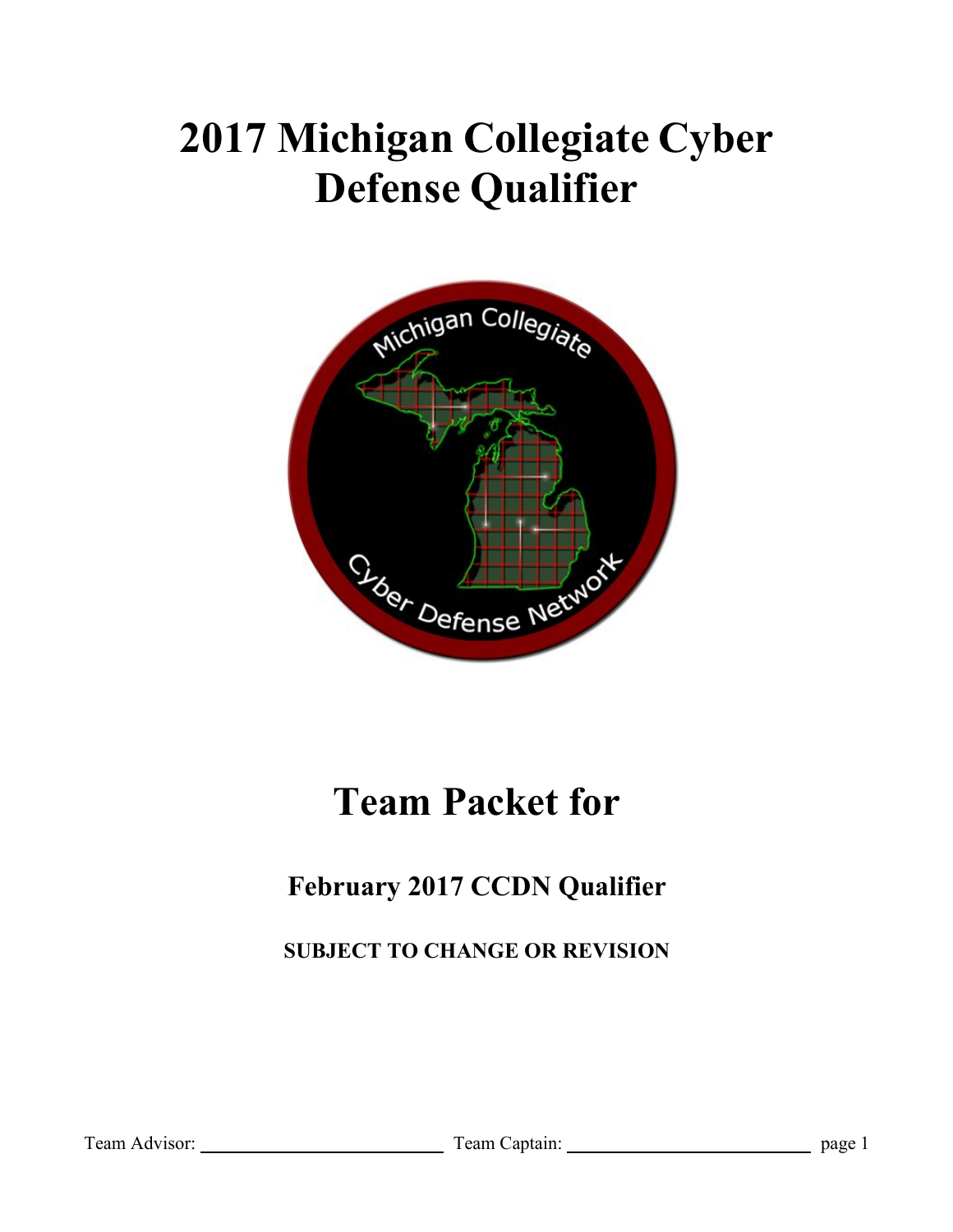### **Table of Contents**

| <b>Contents</b>                               |                |
|-----------------------------------------------|----------------|
| <b>State Qualifier Mission and Objectives</b> | 3              |
| Overview                                      | 3              |
| Qualifier Goals                               | $\overline{4}$ |
| <b>Team Identifications</b>                   | 4              |
| Event Scenario                                | 6              |
| Initial Connection and Scoring                | 6              |
| Network & Team Site Description               | 6              |
| Schedule                                      | $\overline{7}$ |
| <b>Systems</b>                                | 7              |
| Qualifier Rules: Acknowledgement & Agreement  | 8              |
| Qualifier Rules: Entry Fee Payment            | $8\,$          |
| Qualifier Rules: Student Teams                | 9              |
| Qualifier Rules: Professional Conduct         | 9              |
| Qualifier Rules: Qualifier Play               | 10             |
| Resumes                                       | 12             |
| Qualifier Rules: Internet Usage               | 13             |
| <b>Qualifier Rules: Scoring</b>               | 13             |
| <b>Functional Services</b>                    | 14             |
| <b>Business Tasks</b>                         | 15             |
| Questions and Disputes                        | 15             |
| After Event                                   | 15             |
| Michigan 2017 Qualifier Topology              | 16             |
| CSSIA 2017 Regional Qualifier Topology        | 17             |
| Subject to Change                             | 17             |
| Sponsors                                      | 18             |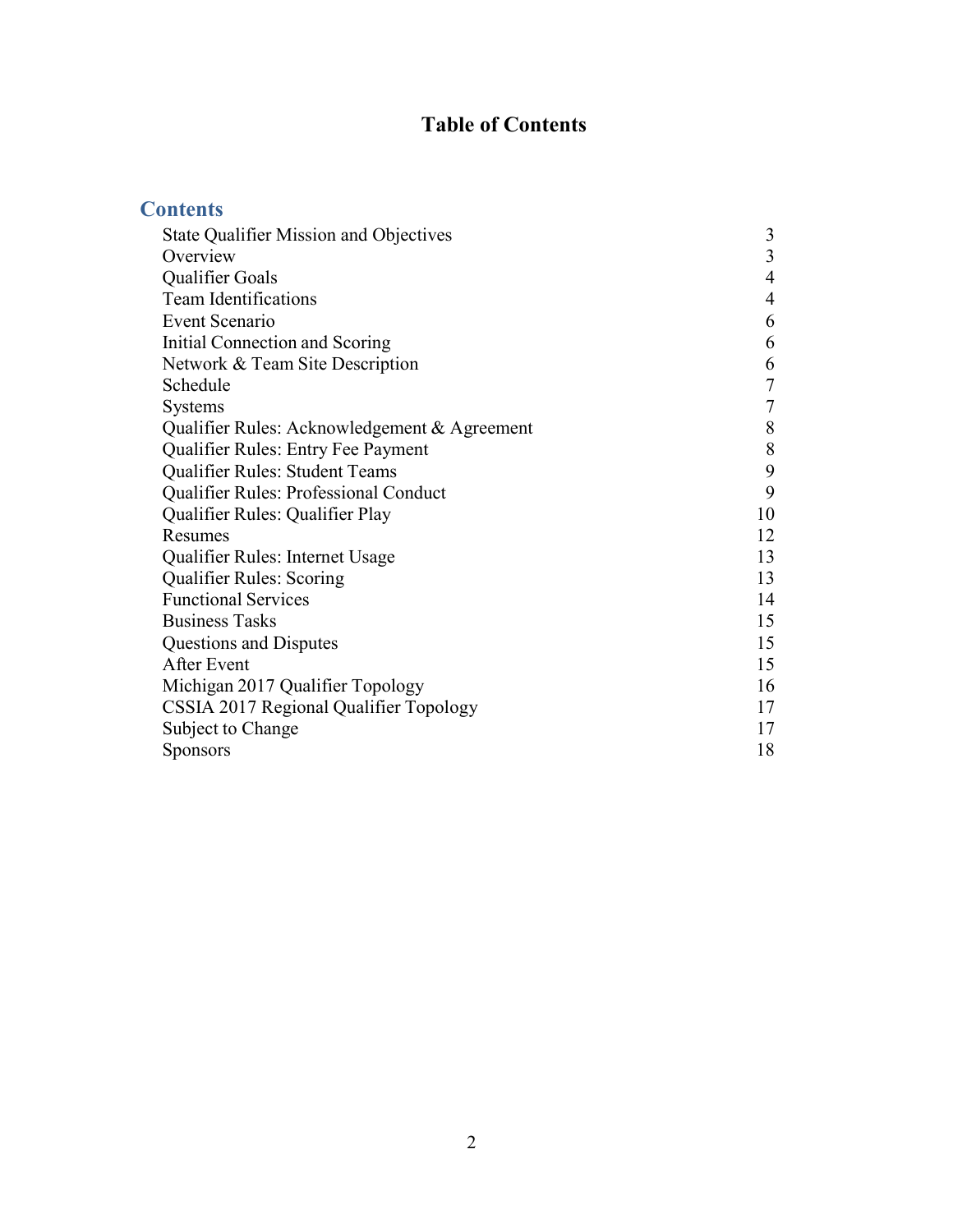#### **State Qualifier Mission and Objectives**

The 2017 Michigan Collegiate Cyber Defense Qualifier provides an opportunity for qualified educational institutions in the state of Michigan to demonstrate skills under a competitive environment while having those skills assessed by industry professionals. Qualified educational institutions include those with networking security curricula and a demonstrated commitment to their student population. The Michigan Collegiate Cyber Defense is designed to provide a controlled, measured and observed environment that will permit each participating institution to determine their students' depth of understanding and operational competency in managing the challenges inherent in protecting an enterprise network infrastructure from cyber-attack.

#### **Overview**

The qualifiers are designed to test each student team's ability to secure a networked computer system while maintaining standard business functionality. The scenario involves team members simulating a group of employees from an IT service company that will initiate administration of an IT infrastructure, which may require configuration, installing and maintaining systems and services. Each student team is expected to manage the computer network, keep it operational, prevent unauthorized access, and accurately identify compromises and compromise attempts. Each team will be expected to maintain and provide public services, including but not limited to: a web site, a secure web site, an email server, a database server, firewalls, monitoring and recovery capabilities, and a workstation used by simulated sales, marketing, and research staff as per provided fictitious company policy and mission. Each team will start the qualifier with a set of identically configured environments.

This is not just a technical qualifier, but also one built upon the foundation of defensive response under a concept of business operations, policy, procedures and a variety of unknown circumstances and events that mimic occurrences likely to be experienced in industry. Student teams will be scored on the basis of their ability to detect and respond to both external and internal threats, including cyber-attack while maintaining availability of existing network services such as mail servers and web servers, respond to business requests such as the addition or removal of additional services, and balance security against varying business needs. Michigan CCDN qualifiers and competitive events are predesigned and turned over to industry professionals and volunteers for delivery, scoring, judging and execution. They have a vital interest in identifying the most effective student teams so that academic and professional quality can be maintained and encouraged in academic environments.

The first place team will have the opportunity to be invited to participate in the 2017 Midwest Regional CCDC, tentatively scheduled for March  $17<sup>th</sup>$  and  $18<sup>th</sup>$  at Moraine Valley Community College, Palos Hills, Illinois. Teams must travel to the 2017 Midwest Regional CCDC at MVCC at their own expense.

In the event that the first place team is unable to attend the Regional CCDC, invitation will be extended to the second, and then third place team. A wildcard team from among the entire midwest region may also be selected for the regional, at the discretion of the CSSIA management team. CSSIA rules apply.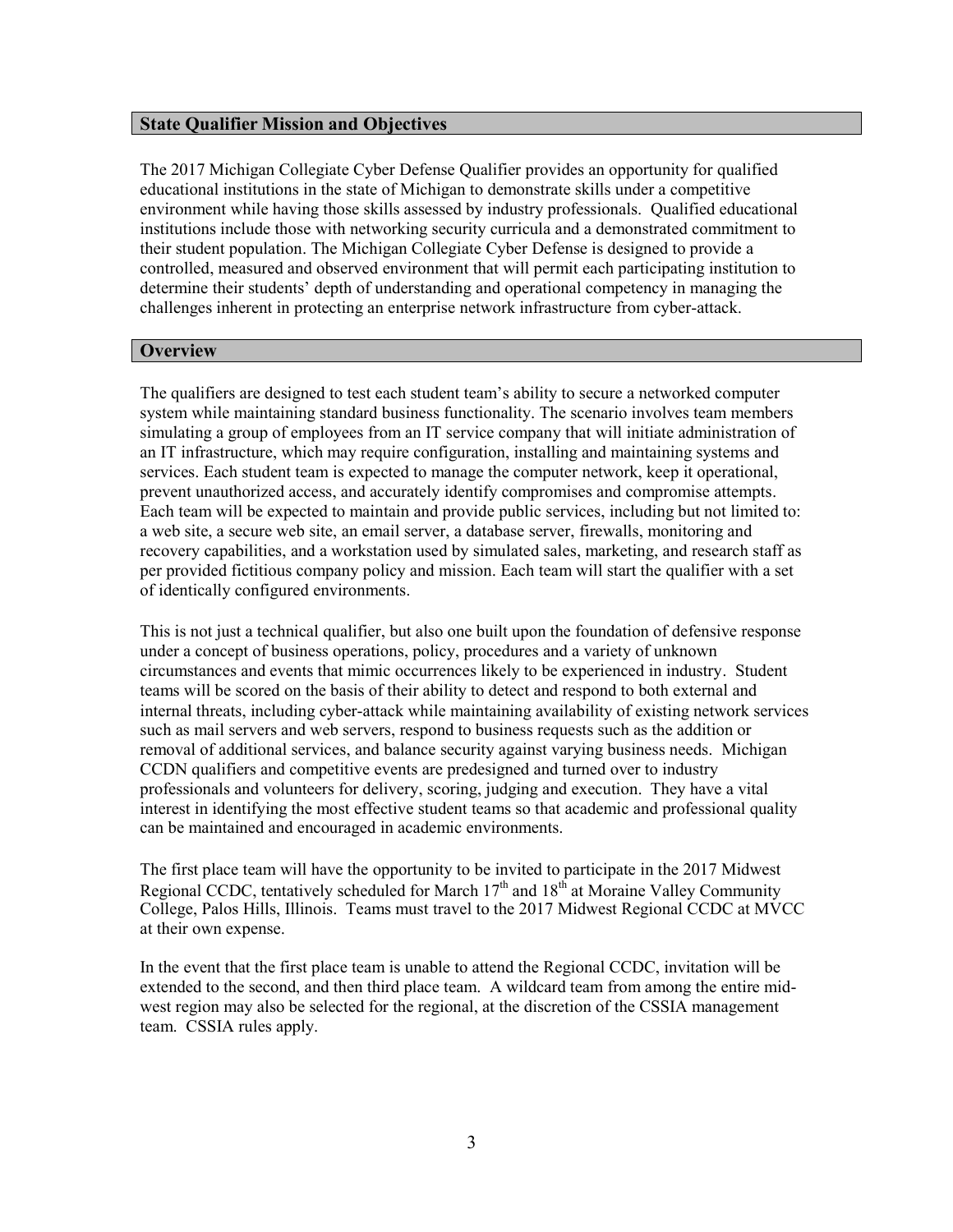#### **Qualifier Goals**

- 1. To promote fair and equitable standards for cyber defense and technology based competitions that can be recognized by industry
- 2. To evaluate the defensive and responsive skills of each team under exact hardware, software application, and operating system configurations using a joint academic and industry rating scale
- 3. To demonstrate the effectiveness of each participating institution's academic security program
- 4. To be executed by industry professionals
- 5. To have industry recognition, participation and acceptance of each competition
- 6. To rate the effectiveness of each competing team against industry expectations
- 7. To provide a cooperative and competitive atmosphere among industry partners and academia in the area of cyber defense education
- 8. To provide recognition for participating teams
- 9. To increase public awareness of academic and industry efforts in the area of cyber defense education

#### **Team Identifications**

**Blue Team** - student team representing a specific academic institution participating in this qualifier; each team must submit a roster of up to no more than 12 student qualifiers to the State CCDN Director. Each qualifier team may consist of up to eight (8) members chosen from the submitted roster. The remainder of the roster is for substitution in the event a member of the active qualifying team cannot compete. Substitution in the qualifier requires approval from the State CCDN Director. Each team must:

- Members and advisor sign and submit the Participation Safety Agreement
- Representative from the participating institution sign and submit the Team Packet Acceptance
- Have completed a minimum of one semester in the participating institution's networking or security curriculum
- Students should maintain a minimum of half-time status at the time the qualifier is conducted.
- National rules apply to the mid-west regional competition; www.nationalccdc.org
- Further information regarding mid-west regional events is available at www.mwccdc.org the main website for Midwest Cyber Defense Competitions.
- Further state information on collegiate cyber defense activities, qualifiers and team assessments is available at www.michiganccdn.com

**Red Team** – Professional network penetration testers from industry approved by the Chief Judge, State CCDN representative and the administration team:

- Scan and map the network of each qualifier team
- Attempt to penetrate the defensive capabilities of each Blue Team network and modify any acquired environment
- Assess the security of each Blue Team network
- Attempt to capture specific files on targeted devices of each Blue Team network
- Attempt to leave specific files on targeted devices of each Blue Team network
- Follow guidelines of engagement for the qualifier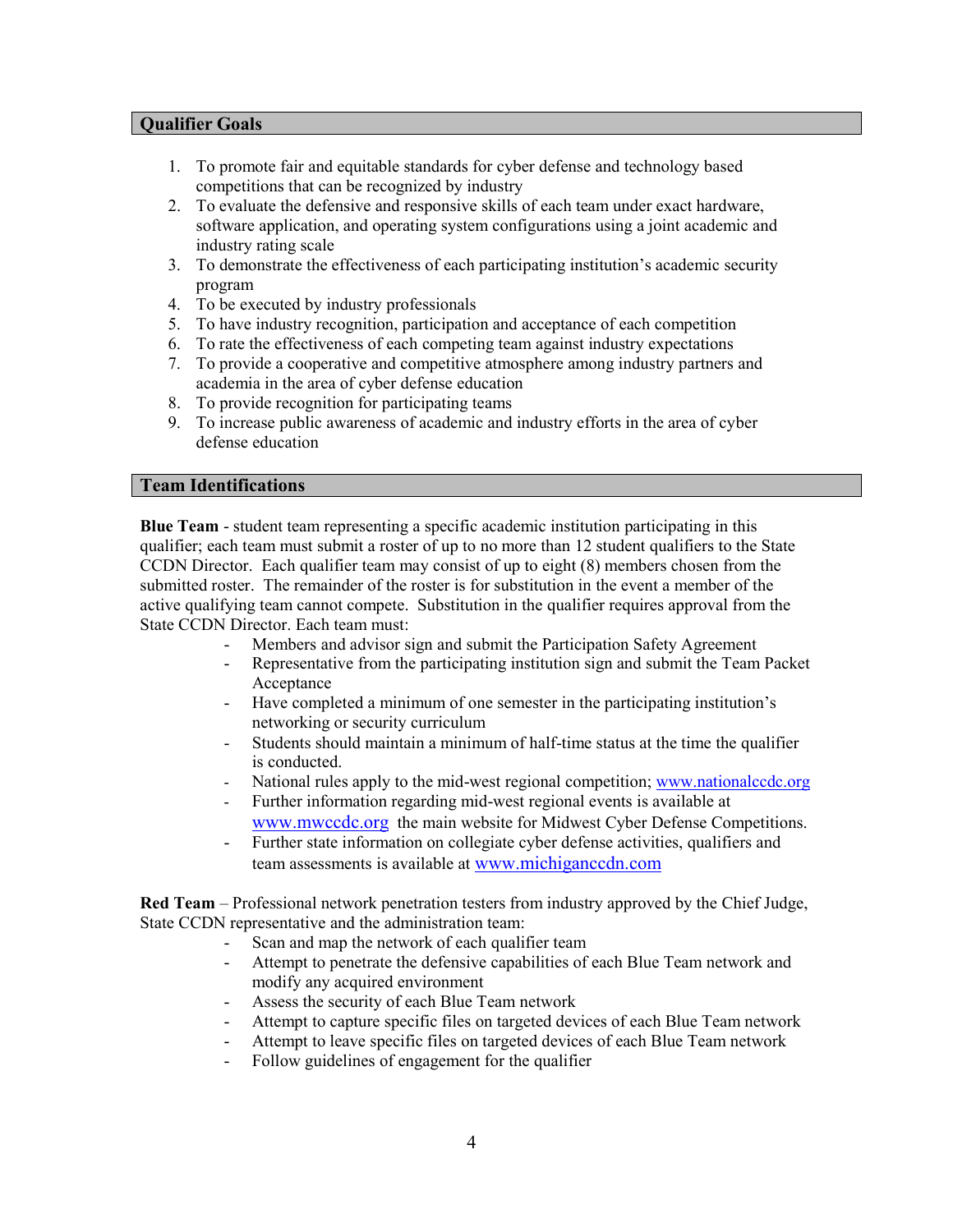- **White Team**  Representatives from industry who serve as qualifier and assessment support, remote site judges, room monitors and security enforcement in the various event rooms. Under direction of the qualifier director, assistant director and / or chief judge, the white team will assess each blue team's ability to maintain their network and service availability based upon a business inject and a scoring instrument, delivering inject scenarios, scoring of injects, creating log entries, securing log files, issuing or controlling the timing of injects, etc. Each participating Blue Team may have a White Team member present in their room that will assist judges by observing teams, confirming proper inject completion as well as other reported issues. Each student team may be monitored electronically using webcams or local host security systems.
- **Chief Judge:**
	- Serves as the final authority on scoring decisions or issues relating to equity or fairness of events or activities
	- Cannot be employed by any institution that has a participating Blue team or have any interest in any team outcome
	- Is a representative from industry or law enforcement
	- Final authority of all judging decisions, including assessment and determination of final scores and, blue team placements resulting from the qualifier
	- Is a member of the administration team
- **Administration Team**  May be comprised of the State CCDC Director, the State CCDN Director, the host sites event director, assistant director, the Chief Judge, as well as other representatives approved by the CCDN state director, who make up the administration team both in planning and during the exercises. Responsibilities include, but are not limited to,
	- Locating administration and staffing for the event
	- Works with industry partners to orchestrate establishing the event
	- Approves the Chief Judge
	- Has the authority to dismiss any team, team member, or visitor for violation of event rules, inappropriate or unprofessional conduct, or any manner of activity considered disruptive to the event
	- Approves the network topology
- **Compliance Monitor** Approved by the regional authority (CSSIA), to monitor and maintain compliance for adhering to regional rules of play and competition. Has no authority over outcomes or administration decisions but rules on compliance to event rules.
- **Green Team**  Tech support and hospitality assists with any technical needs necessary to maintain the integrity of the event. Assists with ancillary functions – greeters, food service, local directions.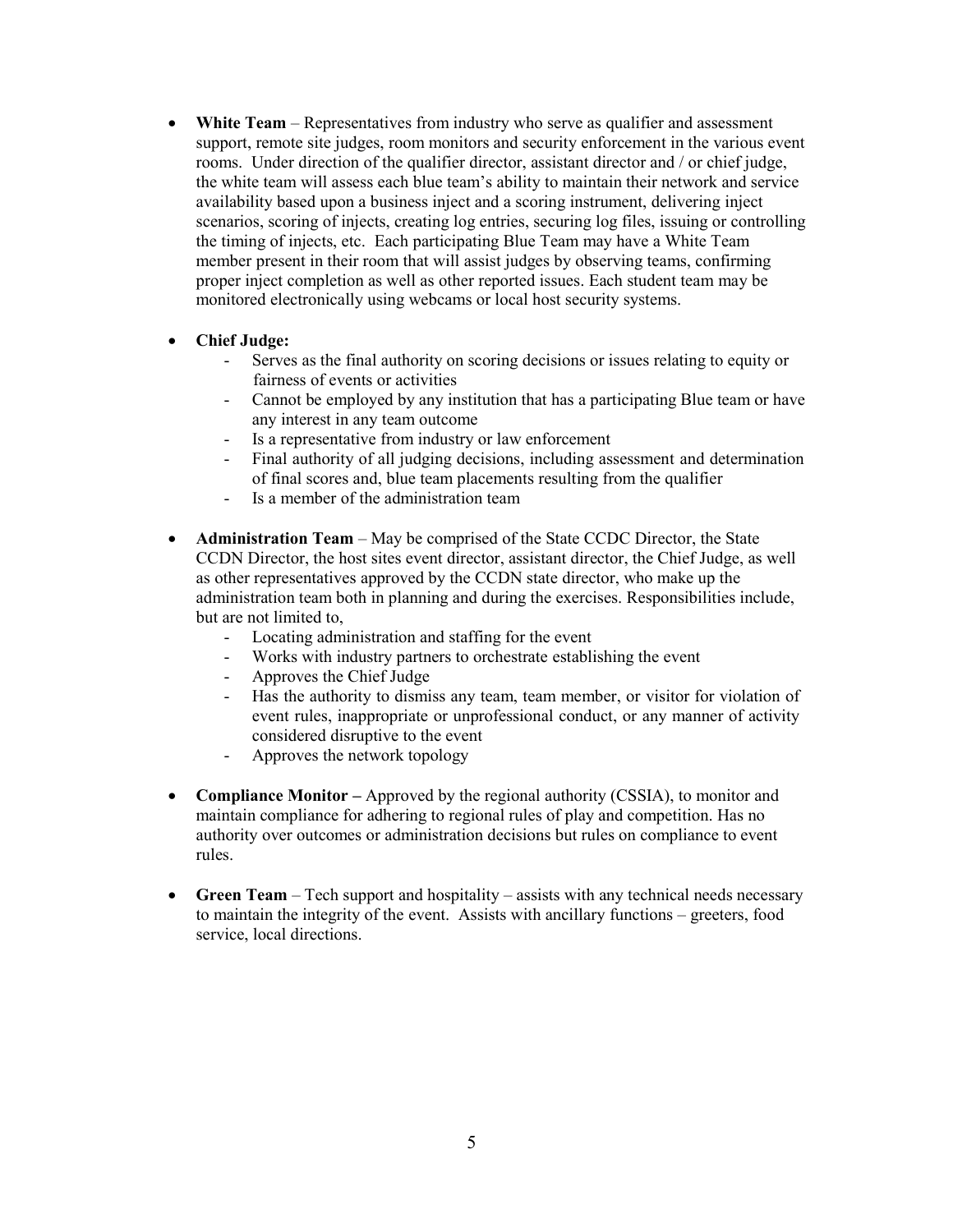#### **Event Scenario**

You have just been hired to take over a network for a company that specializes in software development. The company network has been the target of attacks from unknown sources. You and your team have been hired to perform an emergency assessment and maintenance of a local IT infrastructure that will maintain services and protect the network while adapting to varying business needs. The system has been under attack and previous attempts to defend it have been mixed by the previous IT team. You are not permitted to hack back, interfere with or alter any other team's services or systems unless specifically instructed to do so by the administration. Your team is completely responsible for the functionality, defense, adaptation, support and operation of your team network.

#### **Initial Connection and Scoring**

The start time of the scoring will be announced. Red team assaults may not be announced. Announcements will be either via email, personal runner or other electronic means and will be identified during the initial stages of the event.

#### **Network & Team Site Description**

- Each qualifier network may be logically isolated from the hosting organization's network.
- The 2017 Michigan CCDN Qualifier will be based on a localized VM build hosted by student systems in an academic setting.
- Each participating Blue Team will be provided an initial image or configuration information to import or configure into localized VMs from which they will initiate the build and / or configuration of the rest of their local VM network. From this initial build each team may be asked to connect to a local closed system FTP site and download additional images for completion or enhancement of their network.
- The method and mechanisms by which the White Team and each respective Blue Team will communicate will be presented at the start of the event and may be modified during the event as may be deemed necessary.
- Red Team activity may be either externally or internally sourced with respect to the network. Blue teams cannot physically disconnect red team access to their network.
- Each Blue Team network will be monitored by a scoring system operating within the network. An indication of services, as viewed by the indigenous scoring engine, will be made available to the White Team.
- A logical diagram of the team logical network is attached to this Team Packet. However, it is subject to change and /or modification as decided and / or approved by the Chief Judge, or the State CCDN Director.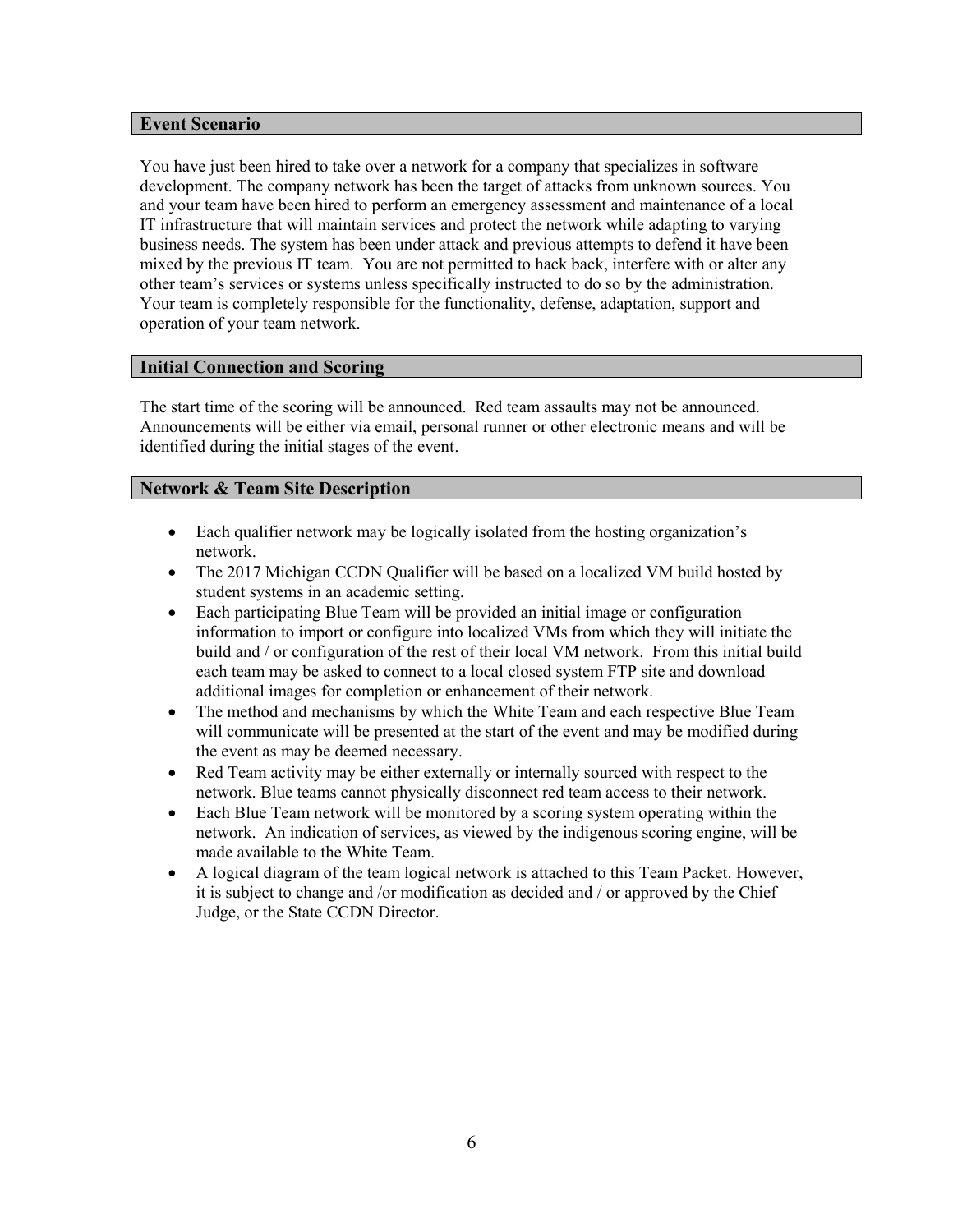#### **Schedule Saturday February 25th, –APPROXIMATE – All Times are EST**

|                    | 8:30 – 9:00 AM Arrive and Register at Davenport University, Sneden Center |
|--------------------|---------------------------------------------------------------------------|
| 9:00 AM            | Introduction to the day's activities, materials disbursement, qualifier   |
|                    | rules, business scenario and room assignments                             |
| $10:00$ AM         | Teams go to rooms, start of Qualifier Activities                          |
| $12:00 \text{ PM}$ | Operational Pause for Lunch, Presentation by TekSystems and Cyber         |
|                    | Security Forum Initiative.                                                |
| $1:00$ PM          | Teams Return to Room                                                      |
| 5:15 PM            | Qualifier activities end, scoring stops, teams clean up rooms             |
| 5:30 PM            | Davenport University hosted dinner                                        |
| 6:15 PM            | All Teams Return to Sneden Center. Review of days' activities,            |
|                    | presentations from Cyber Defense Training Systems, E-Netsecurity of       |
|                    | Curitiba Brazil, debrief from Red & White Team, announcement of $1st$ ,   |
|                    | $2nd$ and $3rd$ place positions by Chief Judge                            |

**Inclement weather or unforeseen circumstances:** Should weather or other unforeseen circumstance be determined to impact or delay the Michigan 2017 CCDN Qualifier, two possible alternatives exist and will be determined by the industry representatives executing the event. These alternatives are: 1. The event may be delayed to one of the two subsequent weekends and will be conducted as originally planned as an onsite event. 2. The event may be rescheduled as a remote event with each blue team participating from their respective institutions.

#### **Systems**

- 1. Each team will start the event with identically configured systems.
- 2. Teams may not add or remove any host computer, printer, or networking device from the designated Blue Team area.
- 3. Teams will be provided the overall system architecture, network configuration, and initial set-up in this team packet.
- 4. Blue Teams should not assume any participating qualifying system is properly functioning or secure. If one system fails, it is the blue teams' responsibility to resolve the issue either by resolution or accurate identification. In the event of a hardware failure, the impacted blue team will be accommodated in both equipment and scoring.
- 5. Throughout the qualifier, White Team and Administration Team members will occasionally need access to a team's systems for scoring, troubleshooting, etc. Blue Teams must allow Green Team, White Team and Administration Team member access when requested and validated. Teams may use discretion for admitting non-recognized or non-validated individuals.
- 6. Network traffic generators may be used throughout the competition to generate traffic on each team's network. Traffic generators may generate typical user traffic as well as suspicious or potentially malicious traffic from random source IP addresses throughout the competition.
- 7. Teams must maintain specific services on the "public" IP addresses assigned to their team – for example if a team's web service is provided to the "world" on 10.10.10.2, the web service must remain available at that IP address throughout the event. A list will be provided. Moving services from one public IP to another is not permitted unless directed to do so by an inject request. Likewise, teams are not permitted to change the internal addressing or VLAN scheme of the qualifier network unless directed to do so by an inject request.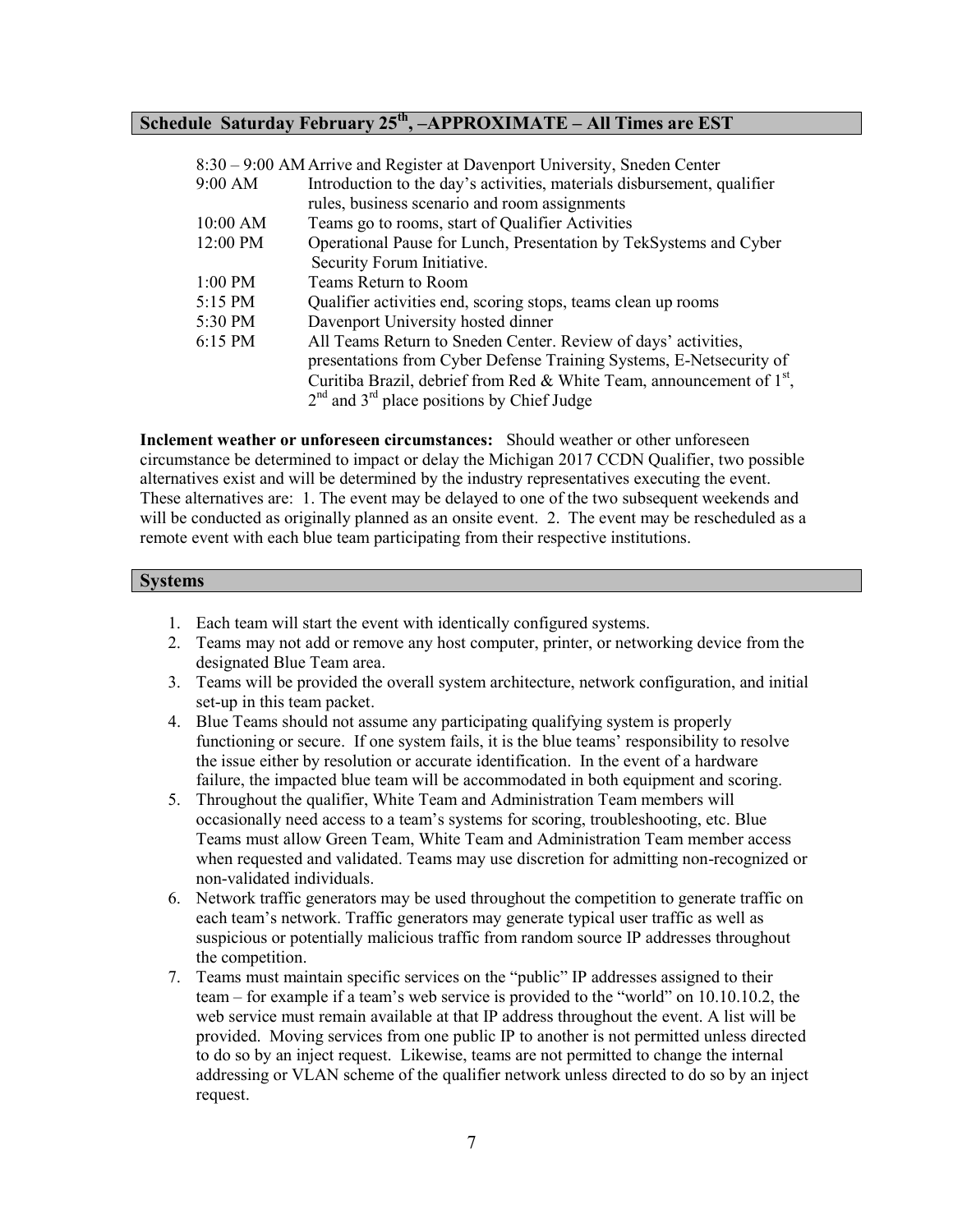- 8. Teams may re-task servers, moving a service from one server to another as long as the outside "public" IP address of the service remains the same. It is the responsibility of the team to understand all the particulars of scoring a service when doing so.
- 9. Teams are not permitted to alter the system names or IP address of their assigned systems unless directed by an inject; this may affect the results of the scoring mechanism.
- 10. In the event of system lock or failure, Blue teams will be able to perform a complete operating system restoration. The number of system restorations and recoveries must be identified and reported to the event administration. Teams should also consider that system restoration will take time.
- 11. Systems designated as user workstations within the qualifier network are to be treated as user workstations and may not be re-tasked for any other purpose by teams.
- 12. Teams may not modify the hardware configurations of workstations used to access the qualifier network.
- 13. Equipment is not to be opened by any Blue Team member. This includes computers, routers, switches, servers, cameras or any device associated with this event.
- 14. Teams are responsible to for the services identified on the topology are configured and running.

#### **Qualifier Rules: Acknowledgement & Agreement**

Each student team that participates in the Michigan 2017 Collegiate Cyber Defense Qualifier must:

- 1. Be supported and attended by a full time faculty member of their institution.
- 2. Agree to follow all the written, verbal or otherwise stated rules.
- 3. Not participate in hack back, system compromise or vulnerability assessment activities of any network outside of the student network for which they are assigned, unless specifically instructed to do so by the Chief Judge.
- 4. No faculty member from any institution can participate in the operational aspects of this event. They are present to represent their institution and their students.

Qualifier rules are applicable to all participants of the Michigan 2017 State Qualifier. They provide structure for the makeup of student teams, permitted actions during the event, guidelines for scoring, and contingencies for handling disputes. They also document expectations for appropriate conduct during the entire time participants are guests at the host site. Team advisors and team captains are required to sign where indicated, signifying their acknowledgement of event rules and their commitment to abide by them.

Team advisors and team captains are responsible for deploying the event rules to the remaining members of their team. Host sites reserve the right to stipulate additional rules conforming to local policies and guidelines.

#### **Qualifier Rules: Entry Fee Payment**

A support participation fee per team is required for each participating institution that has requested to participate in this activity. Fees are collected within each state under the direction of the State CCDC or CCDN Director. It is required that all institutions satisfy the support fee requirement by payment prior to the start of the event. Failure to pay the support fee prior to the event will result in disqualification.

Teams wishing to drop out of the State Qualifier must notify the State Director no later than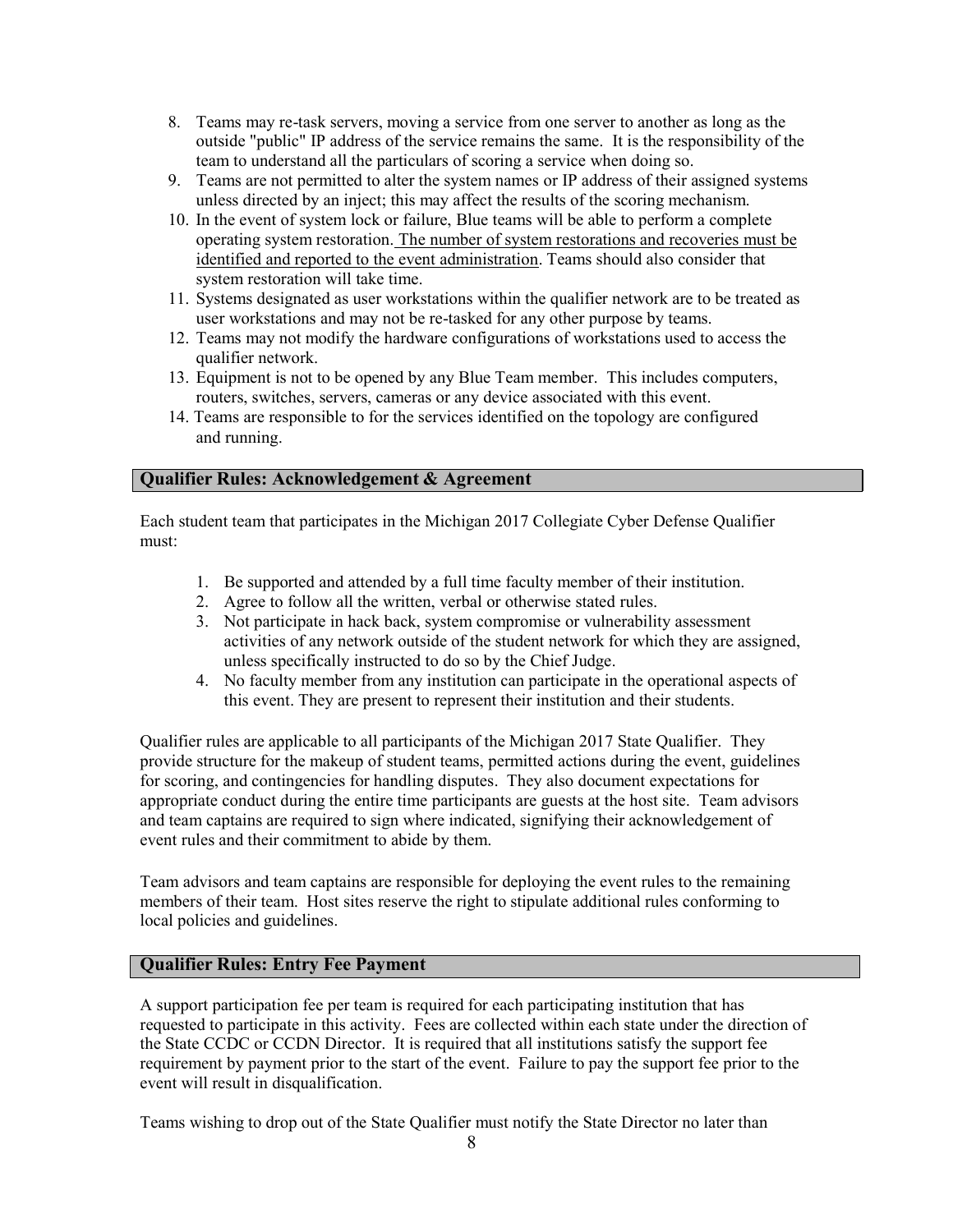fifteen days prior to the scheduled event. A Team that drops out less than Fifteen days of the event, or is 'no show' at the event is expected to pay the support participation fee. Failure to pay the support fee in such a case will result in disqualification from State Qualifier the following year.

#### **Qualifier Rules: Student Teams**

- 1. Each team will consist of up to no more than active eight members with two observers. All team advisors will review and adhere to all national rules. See www.nationalccdc.org. The Michigan CCDN Qualifier reserves the right to impose additional rules for student play; including blue team members. For clarification or ruling please contact the state director.
- 2. Each team may have no more than two graduate students as team members.
- 3. Each team must have one full time faculty advisor present or immediately available during the entire event.
- 4. Team advisors and faculty representatives may not assist or advise the team during the event in any technical matter.
- 5. Team advisors and faculty representatives may not be involved in any scoring or decisions that involves participating institution or Blue Team.
- 6. All team members, the team advisor, and all faculty representatives "may" be issued badges identifying team affiliation. If issued, they must be worn at all times during competition hours.
- 7. Each team will designate a Team Captain for the duration of the event activities to act as the team liaison between the qualifier staff and the teams before and during the qualifier. Individual blue team members are not to communicate with the admin team unless directed to do so by their respective blue team captain.
- 8. If the member of a qualifying team is unable to attend the regional competition, that team may substitute another student in their place from the submitted roster.
- 9. Participating student team members must be enrolled for a minimum of 6 credits (half time) at the institution they represent. Any variance to this must be approved by the state CCDN director.
- 10. For the 2017 state qualifier, student team members may be employed full-time in a computer technology role in industry, including networking, security, programming or other related positions. They are not permitted to be an instructor or professor at any institution.
- 11. Students may create professional appearing incident report forms before the event; email them to themselves for downloading and use at the event. Assessment points are awarded by the administration team for efficient and professional incident reports.
- 12. Each team is expected to bring at least one unopened USB thumb drive and a spool of CDs or DVDs for use in their rooms as they may deem necessary.
- 13. Each blue team is to bring one web cam for configuration in room monitoring during the event. Configuration instructions will be provided at the start of the event.

#### **Qualifier Rules: Professional Conduct**

- 1. All participants are expected to behave professionally at all times they are visiting the host site, at all preparation meetings, and in all dealings with the organizers, host or supporters of this event.
- 2. Host site/ local site policies and rules apply throughout the event.
- 3. This event is alcohol free. No alcohol is permitted at any time.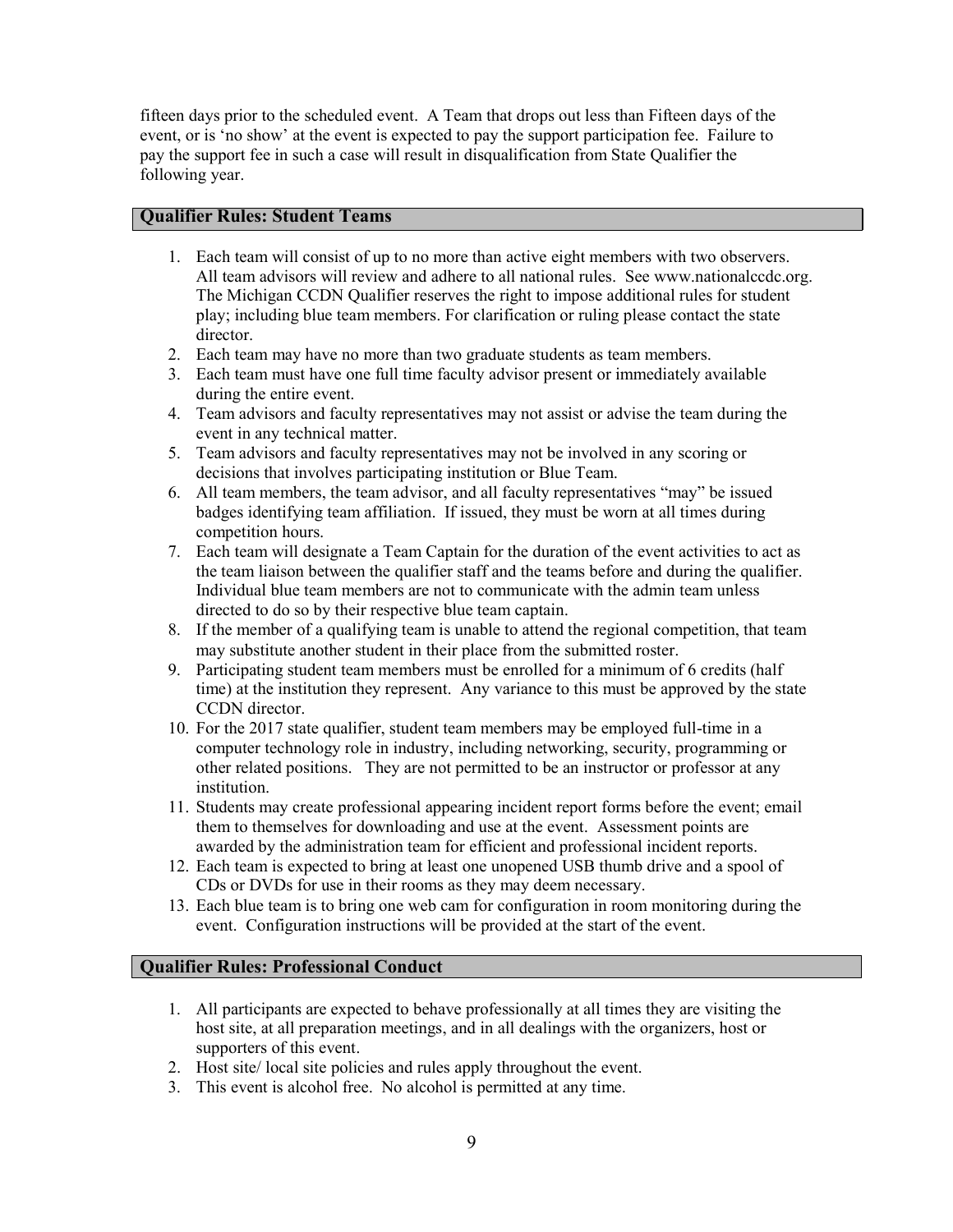- 4. Activities such as swearing, consumption of alcohol or illegal drugs, disrespect, unruly behavior, sexual harassment, improper physical contact, becoming argumentative, or willful physical damage have no place at this or other related state events.
- 5. The consequence of unprofessional conduct will be determined by the Chief Judge with the recommendation of the Administration Team. This may be a warning, point penalty, disqualification, or expulsion from the campus.
- 6. The Host Site Administrator reserves the right to disqualify an offender from participation in future events at their site.
- 7. The State CCDC or CCDN Director reserves the right to disqualify an offender from participation in future qualifier activities.

#### **Qualifier Rules: Qualifier Play**

- 1. During the qualifier, team members are forbidden from entering or attempting to enter another Blue Team's workspace or room. They are also forbidden from accessing another Team network, either through their network, or by remote access to another team, unless specifically directed to do so by an inject. Injects are issued by the admin team under the direction of the event director.
- 2. All requests for items such as software, service checks, system resets, and service requests must be submitted to the White Team. Requests must clearly show the requesting team, action or item requested, and date/time requested. The method of communication will be determined at the time of the event.
- 3. Teams must not solicit or accept outside assistance from non-team members which includes team advisors, sponsors or technical support help desks, work associates, etc.
- 4. System scrubs and resets are counted as point deductions. The amount of each deduction is entirely at the discretion and assessment of the industry representative / chief judge.
- 5. All private communications (calls, emails, chat, directed emails, forum postings, conversations, requests for assistance, etc.) with non-team members are forbidden and are grounds for disqualification.
- 6. Each team is to bring at least one unopened flash or thumb drive and several CD-ROMs for use during their event. Other electronic media such as cell phones, PDAs or other similar electronic devices are not allowed to be used in the room during the qualifier unless specifically authorized by the Administration Team in advance. Teams may not bring any computer, tablets, PDA, or wireless device into the Blue Team room. MP3 players with headphones will be allowed provided they are not connected to any system or computer.
- 7. All cellular calls must be made and received outside of team rooms. Any violation of these rules will result in disqualification of the team member and a penalty assigned to the appropriate team.
- 8. The team faculty advisor should be the emergency contact for their respective Blue Team participants during the event.
- 9. Printed reference materials (books, magazines, checklists) are permitted and teams may bring printed reference materials to their respective rooms.
- 10. Team sponsors and observers are not student qualifiers or competitors and are prohibited from directly assisting any participant through direct advice, suggestions, or hands-on assistance. Any team sponsor or observers found assisting a team will be asked to leave the event for the duration of the event and a point penalty will be assessed against the team.
- 11. An unbiased Red Team will probe, scan, and attempt to penetrate or disrupt each team's operations throughout the event.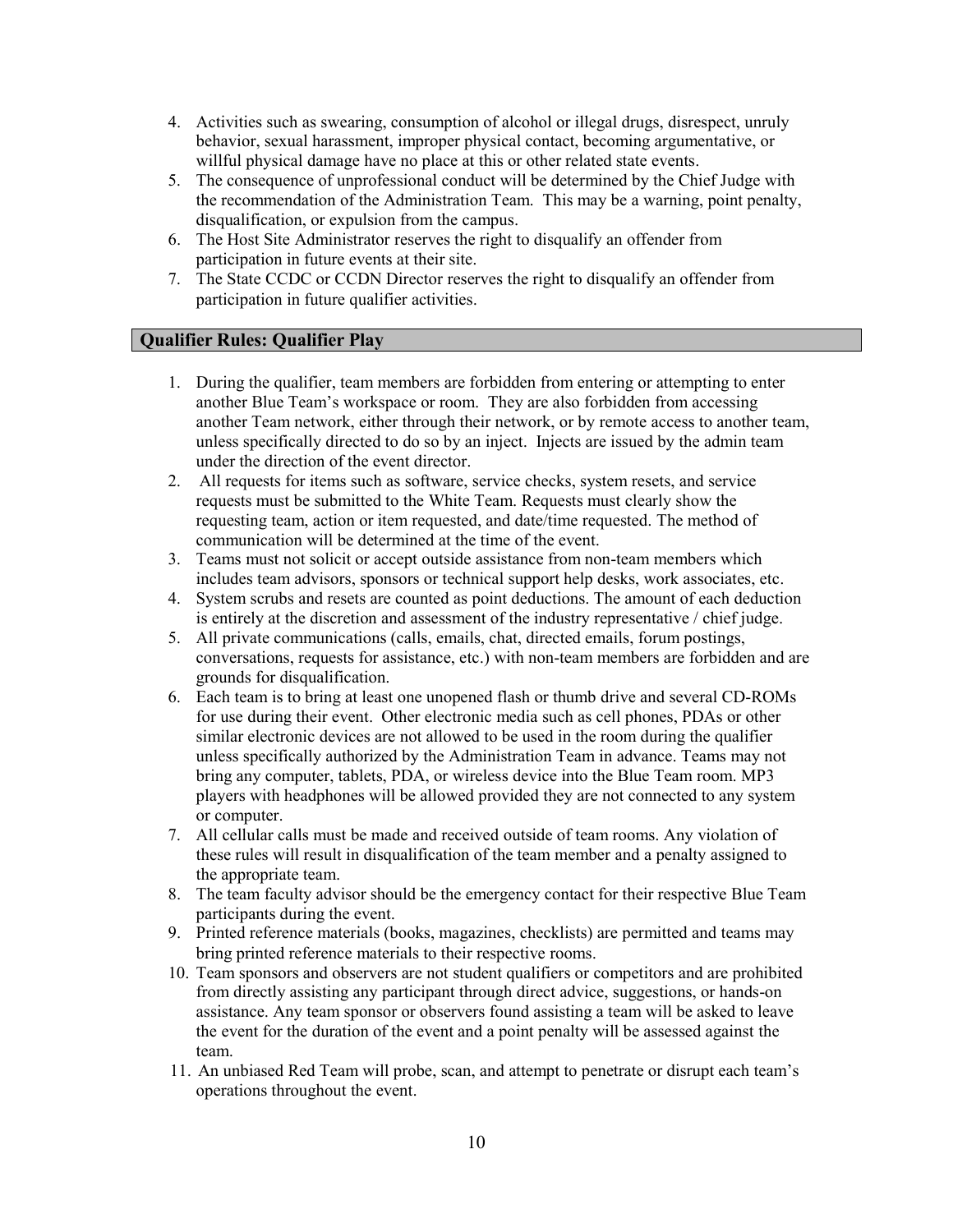- 12. Team members will not initiate any contact with members of the Red Team during the hours of live play.
- 13. Only validated personnel will be allowed in any Blue Team room. On occasion, White Team or Administration Team members may escort individuals (press, etc.) through the qualifying area including team rooms. Guest visits must be approved by the event director and are not encouraged as it may distract the Blue Team members during their activities.
- 14. It must be understood that these events and activities are not spectator sports. The performance of an institutions team under controlled conditions are being qualified for performance and placement. Past experience has demonstrated that excessive or unnecessary distractions may impact these results and are not tolerated.
- 15. White, Administration, or Green Team members will be allowed in all event areas outside of event hours.
- 16. Teams are permitted to replace applications and services provided they continue to provide the same content, data, and functionality of the original service. For example, one mail service may be replaced with another provided the new service still supports standard SMTP commands, supports the same user set, and preserves any pre-existing messages users may have stored in the original service, and does not impact the scoring engine. Failure to preserve pre-existing data during a service migration will result in a point penalty as deemed appropriate by the Chief Judge for each user and service affected. Teams may not move services from one OS System to another, unless specifically directed to do so via a business inject.
- 17. Teams are free to examine their own systems but no offensive activity against other teams during Saturday defensive operations, the White Team, or the Red Team will be tolerated. This includes port scans, unauthorized connection attempts, vulnerability scans, etc. Any team performing offensive activity against other teams, the White Team, the Red Team, without administration approval, or any global asset will be immediately disqualified from the event. If there are any questions or concerns during the event about whether or not specific actions can be considered offensive in nature contact the White Team before performing those actions.
- 18. Blue Team members may change passwords for administrator and user level accounts. Changes to passwords must be communicated to the White Team. Teams are required to provide modified passwords in the electronic format specified. Teams may not change usernames/passwords for access to services unless requested to do so.
- 19. Blue Team members should maintain ICMP on all qualifier devices and systems, including the router. Teams are allowed to use active response mechanisms such as TCP resets when responding to suspicious/malicious activity. Any active mechanisms that interfere with the functionality of the scoring engine or manual scoring checks are exclusively the responsibility of the teams. Any firewall rule, IDS, IPS, or defensive action that interferes with the functionality of the scoring engine or manual scoring checks are exclusively the responsibility of the teams.
- 20. Each Blue Team will be provided with the same objectives and tasks.
- 21. Each Blue Team will be given the same inject scenario at the same time during the course of the qualifier.
- 22. References to Blue Teams will be by random selection of a number. The Administration Team or the Red Team will not be informed of which student teams from which institution are assigned to which qualifier rooms.
- 23. The Administration and White Team is responsible for administering scenario events, scoring required business processes, and submitting team challenges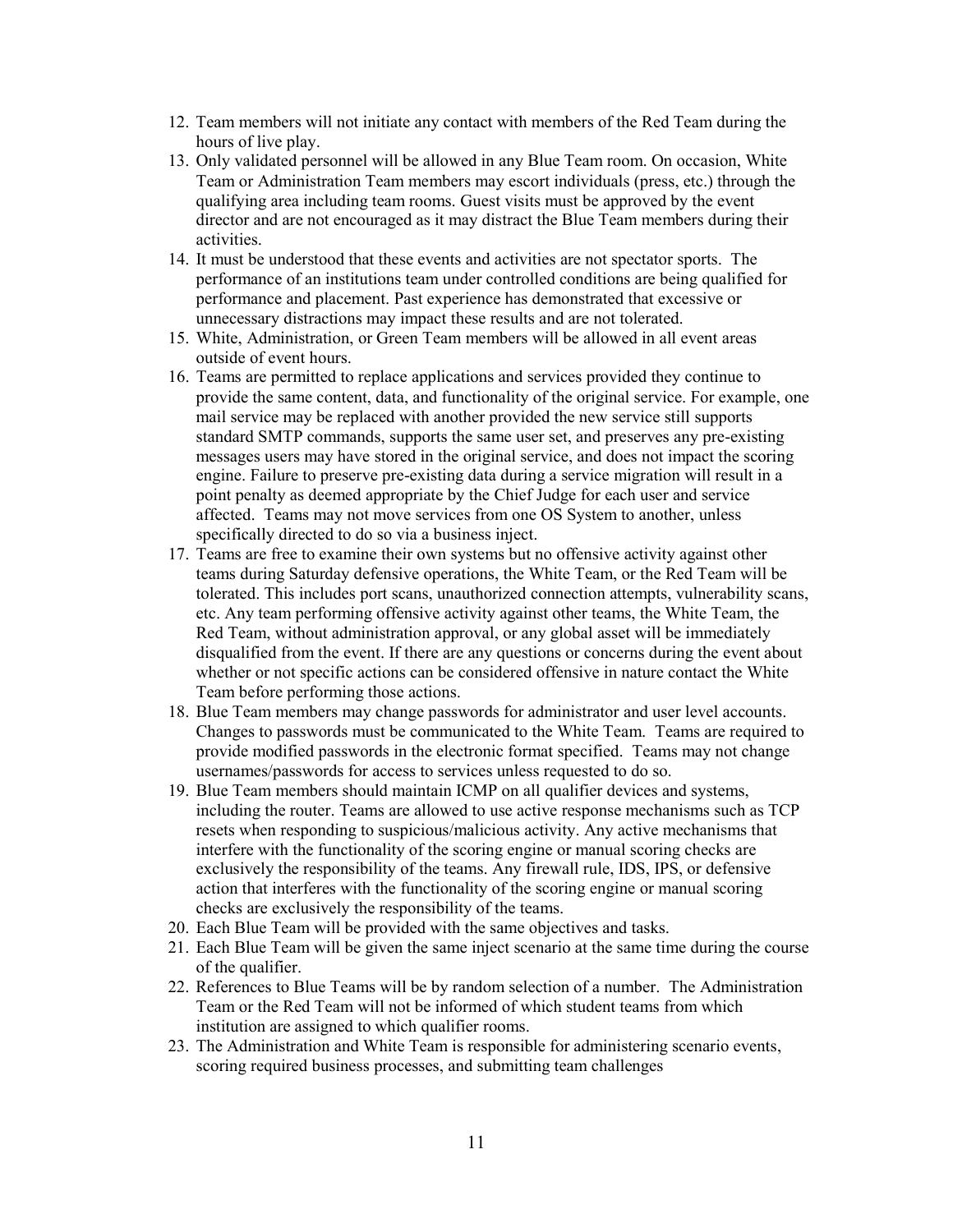- 24. Scoring will be based on keeping required services up, controlling/preventing unauthorized access, and completing business tasks in timely manner that will be provided throughout the event
- 25. Scores for inject completion and incident reports will be maintained by the White Team, and will not be shared with Blue Team members. Faculty advisors may receive an initial debriefing meeting at the end of the event. This may be in the form of question and answer period, individual discussion, or other means as deemed appropriate by the Chief Judge
- 26. If a scenario or event arises that may negatively impact the integrity or fairness of any aspect of the qualifier that was not previously anticipated, it is the final decision and discretion of the Chief Judge to make adjustments in scores, or deploy new policies.
- 27. Running totals will not be provided during the qualifier. A system service check resource may be available depending on the current phase and activities of the event.
- 28. Student teams are expected to provide an incident response form identifying each incident created on their systems or network as the result of an attack or self inflicted event.
- 29. Development, planning, deployment and administration of this qualifier require the efforts of numerous personnel and many hundreds of hours. It also involves significant expense. All configurations, images, files associated with this event are the intellectual property of Cyber Defense Training Systems, LLC, or individual red team members as developed. Copies of files, images or any types of software provided during this event are strictly prohibited. Any team copying such will be disqualified from the next year's event and their academic administration notified of the breach of security and legal action may be taken.

#### **Resumes – Michigan and CSSIA Regional**

Although the Michigan CCDN is specifically designed to provide participants an experience that is challenging while simulating real network scenarios, it will not require resumes for the 2017 qualifier. However, sponsors of the Mid-west Regional are particularly interested in students that are mature in their field of study and any team attending the EJS Regional CCDC event in Palos Hills Illinois will be required to have professional resumes prepared. The following information is from CSSIA for teams participating in the EJS Regional CCDC event scheduled for March  $17<sup>th</sup>$ and  $18<sup>th</sup>$ , 2017. It is presented here for preparation purposes for that event only. Resumes for the mid-west regional should include the following areas:

**Education** – It is assumed that most students have little work experience, so education must be stressed. You should list IT specific courses you have completed.

**Experience** –If you have IT related experience, highlight it, explaining what you have done, and especially any unique accomplishments. If you have work experience, but it is not IT related, make a very brief reference to it. Receipt of resumes without any significant work experience in the IT is to be expected. No penalty whatsoever will be assessed for the absence of IT experience.

**Activities** – This is probably a more important area of the resume than realized. Your interests and hobbies, whether related to IT or not, tell a lot about who you are, and how well you might fit in an organization.

**Achievements –** Be sure to note any special achievements you have received. These will oftentimes be recognition of academic achievement, such as honor role, grade point average, as well as certifications, &c. Again, no penalty will be assessed for relative lack of achievements,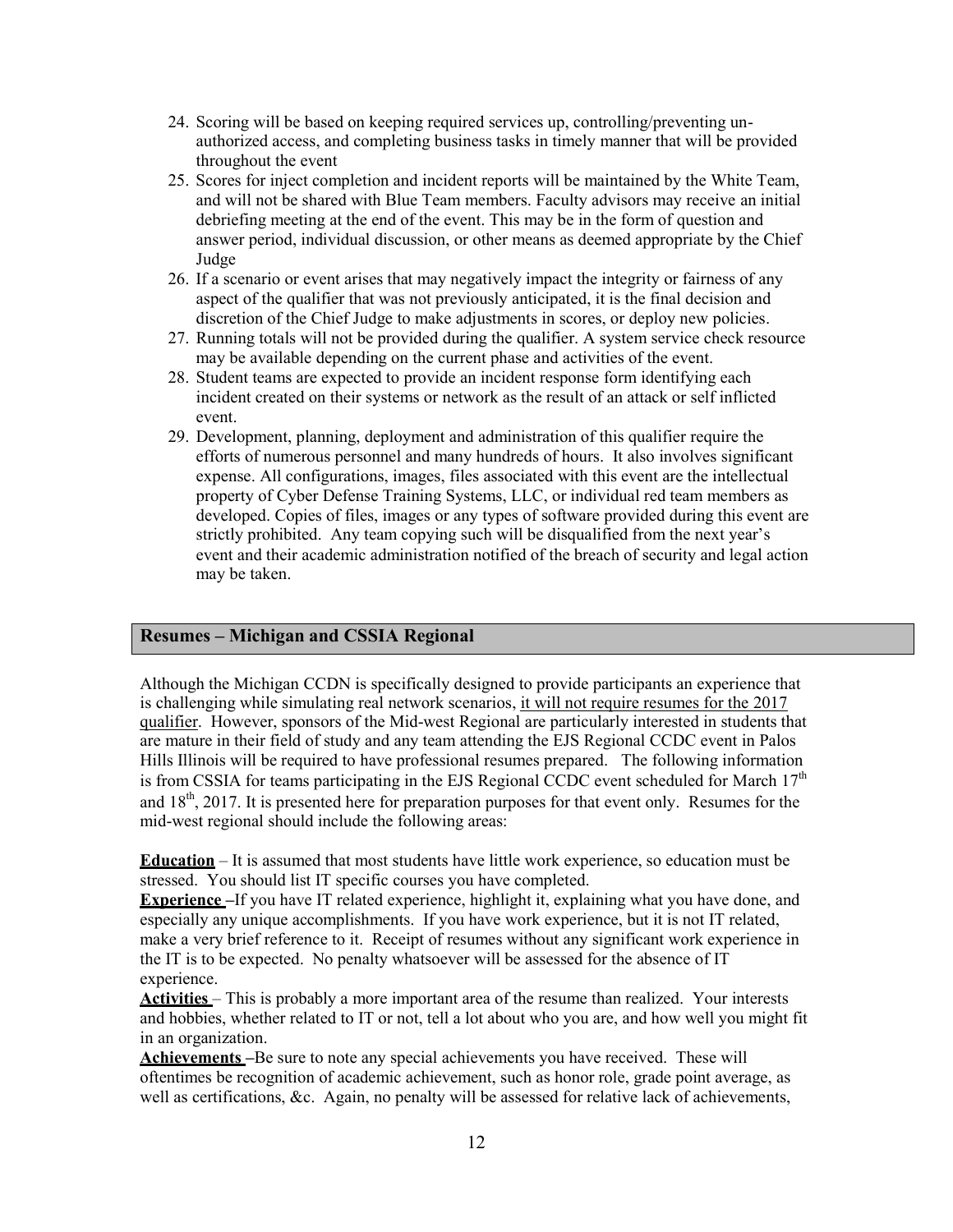but students are advised to include them. Students should certainly include expected degree award and date.

**Strengths and Abilities** – A description of your skills to date with some indication of the level of expertise should be included. A balance of presentation should be made here between being overly general, and not too detailed. We know you can use ping/traceroute, but if you state familiarity with OS, you need to be more specific.

**Format** – Clearly this will be a significant contribution to adjudicated scores. There are no set requirements as to format. Moreover, it is difficult to convey professionalism in appearance. Suffice to say that adjudicators will surely recognize a professional looking resume when they see one. Some items that are important here are organization, clarity of expression, accuracy, use of active constructs, and consistency of format and layout. Some things to watch for are awkward statements, poor grammar, passive constructs (such as 'responsible for…'), and of course misspelling.

#### **Qualifier Rules: Internet Usage**

- 1. Qualifier rooms may have access to the Internet for the purposes of research. Internet activity may be monitored and any team member caught viewing inappropriate or unauthorized content will be immediately disqualified from the qualifier. This includes direct contact with outside sources through AIM/chat/email or any other non-public services. For the purposes of this qualifier inappropriate content includes pornography or explicit materials, pirated media files or software, sites containing key generators and pirated software, etc. If there are any questions or concerns during the qualifier about whether or not specific materials are unauthorized contact the White Team immediately.
- 2. Internet resources such as FAQs, how-to's, existing forums and responses, and company websites are completely valid for qualifier use provided there is no fee required to access those resources and access to those resources has not been granted based on a previous purchase or fee. Only resources that could reasonably be available to all teams are permitted. For example, accessing Cisco resources through a CCO account would not be permitted but searching a public Cisco support forum would be permitted.
- 3. Teams may not use any external, private electronic staging area or FTP site for patches, software, etc. during the qualifier. All Internet resources used during the qualifier must be freely available to all other teams.
- 4. Public sites such as Security Focus or Packetstorm are acceptable. Only public resources that every team could access if they chose to are permitted. No peer to peer or distributed file sharing clients or servers are permitted on qualifier networks.
- 5. All network activity that takes place on the qualifier network may be logged and is subject to release. Qualifier and host officials are not responsible for the security of any personal information, including login credentials that participants place on the qualifier network.

#### **Qualifier Rules: Scoring**

- 1. Scoring will be based on keeping required services up, controlling/preventing unauthorized access, mitigating vulnerabilities, and completing business tasks that will be provided throughout the competition. Teams accumulate points by successfully completing injects, maintaining services, and by submitting incident reports. Teams lose points by violating service level agreements, usage of recovery services, and successful penetrations by the Red Team.
- 2. Scores will be maintained by the White Team. Blue Team members should refrain from making direct requests to the White Team for routine service verification. A status check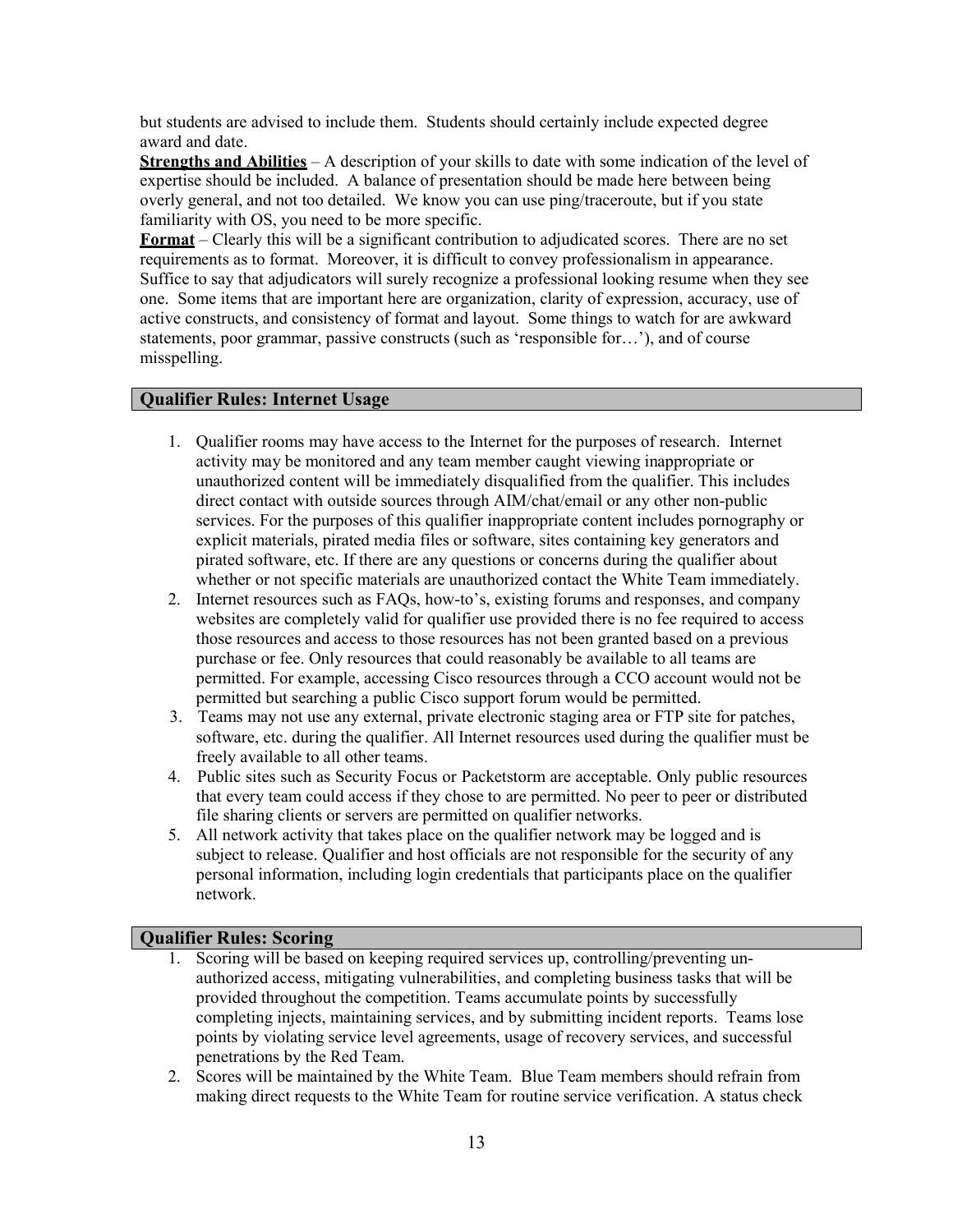link of last services polled per team may be provided depending upon current stress load and conditions. It is not guaranteed.

- 3. Any team action that interrupts the scoring system is exclusively the fault of that team and will result in a lower score. Should any question arise about specific scripts or how they are functioning, the Team Captain should immediately contact the qualifier officials to address the issue.
- 4. Any team that tampers with or interferes with the scoring or operations of another team's systems will be disqualified.
- 5. Teams are required to provide incident reports for each Red Team incident they detect. Incident reports are to be completed as needed throughout the qualifier and submitted to the White Team. Incident reports must contain a description of what occurred (including source and destination IP addresses, timelines of activity, passwords cracked, etc), a discussion of what was affected, and a remediation plan. The White Team will assess scores for incident report submission based on clarity, thoroughness, and accuracy. The White Team may also, at their discretion, assess negative scores for frivolous, unnecessary, or excessive communication.
- 6. Each team member must understand and accept that the network they are working in is dynamic and designed to accommodate both legitimate and malicious network traffic. Unknown circumstances, network failures, Internet interruptions are a part of this environment, whether intentional, non-intentional or maliciously caused by another team or actor. In the occurrence of such an event, student teams must adapt to the changing environment just as in a real-world situation. Out of band file and traffic passing may be necessary to accommodate such interruptions.
- 7. The first place position will be based on the highest score obtained during the qualifier. Exact point weights are not provided prior to the event. This is to discourage students from playing the point system against other categories. For example, a team that has 100% in electronic scoring may have 20% in inject management skills. It is desired that all skill categories be effectively addressed so that one or two areas are not focused on over others. Point categories are identified as follows:

**Electronic Scoring:** of functional services uptime as measured by scoring engine

**Inject Management &Success:** Successful completion of inject scenarios (Business Tasks) will result in varying points, depending upon the importance or complexity of the inject scenario

**Incident Response:** Correct incident response, reporting and Red Team assessment

**Other Assessment Category:** -On-line Assessment; - Overall defensive capabilities, timely responses, professionalism, etc.

#### **Functional Services**

Certain services are expected to be operational at all times or as specified throughout the qualifier. In addition to being up and accepting connections, the services must be functional and serve the intended business purpose. Certain services will be tested for function and content where appropriate, including, but not limited to:

#### **HTTP**

A request for a specific web page will be made. Once the request is made, the result may be stored in a file and compared to the expected result. The returned page must match the expected content for points to be awarded.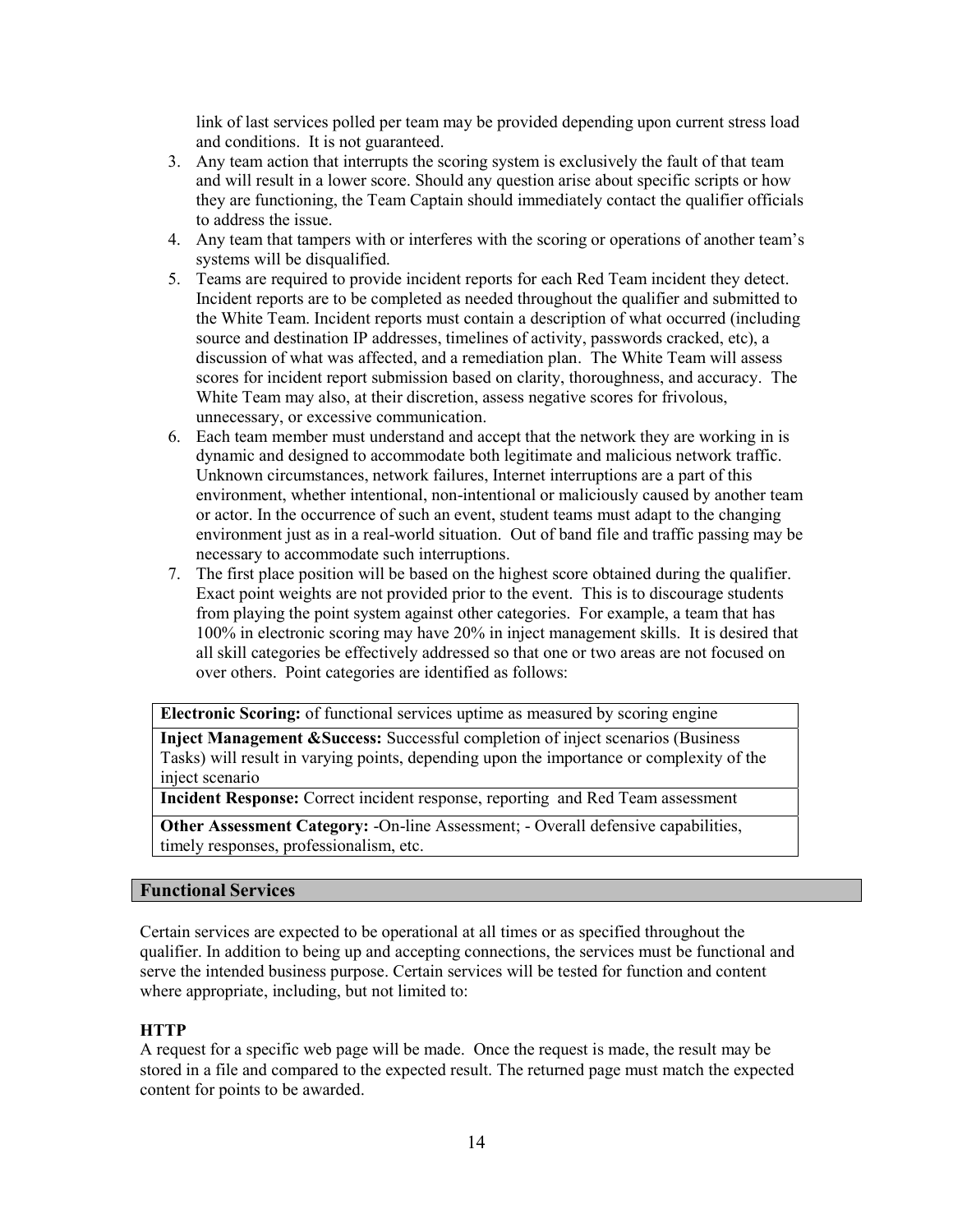#### **HTTPS**

A request for a page over SSL will be made. Again, the request will be made, the result stored in a file, and the result compared to the expected result. The returned page needs to match the expected file for points to be awarded.

#### **SMTP**

Email will be sent and received through a valid email account via SMTP. This will simulate an employee in the field using their email. Each successful test of email functionality will be awarded points.

#### **FTP**

Successful access to a database will be tested via the FTP protocol. Some indication of database integrity will also be examined.

#### **SSH**

An SSH session may be initiated to simulate a vendor account logging in on a regular basis to check error logs. Each successful login and log check will be awarded points.

#### **DNS**

DNS lookups will be performed against the DNS server. Each successfully served request will be awarded points.

**Additional services required to be operational and scored during the hours of the event qualifier include, but are not limited to, SMB, LDAP, RDP, TELNET, ICMP. Addition of scored services will be identified to the blue team at the time they are required. The Administration and Red Team will determine which services are injected into the qualifier.**

#### **Business Tasks**

Throughout the qualifier, each team will be presented with identical business tasks. Points will be awarded based upon successful completion of each business task. Tasks will vary in nature and points will be weighted based upon the difficulty and time sensitivity of the assignment. Tasks may contain multiple parts with point values assigned to each specific part of the tasking. Each business task may have an indication of relative importance or value assigned and a specific time period in which the assignment must be completed. Business tasks may involve modification or addition of services and may be electronically scored.

#### **Questions and Disputes**

- 1. Team captains are encouraged to work with the local site judge and staff to resolve any questions or disputes regarding the rules of the event or scoring methods before the activities begins. Administration Team officials will be the final arbitrators for any protests or questions arising before, during, or after the event and rulings by the Chief Judge are final.
- 2. In the event of an individual disqualification, that team member must leave the event area immediately upon notification of disqualification and must not re-enter the area at any time.
- 3. In the event of a notified team disqualification, the entire team must leave the event area immediately upon notice of disqualification and is ineligible for any individual or team award.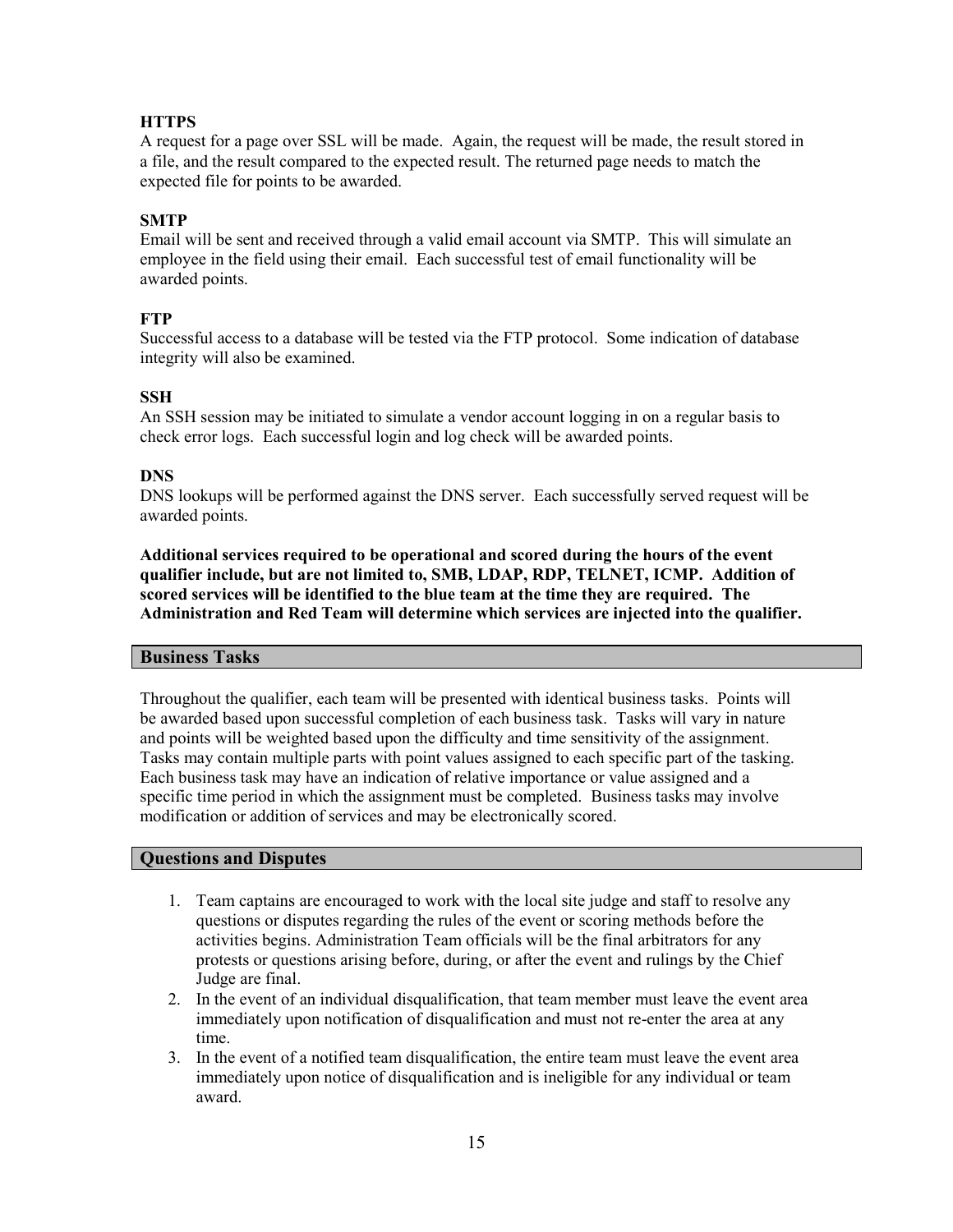#### **After Event**

Participants and representatives of the respective institution are forbidden from publishing, posting on the internet, or publicly communicating details of the qualifier other than what is available at www. mwccdc.org or www.michiganccdn.com. They are also forbidden from publishing, posting on the internet, or publicly communicating assessments of the State Qualifier, nor assessments of the performance of any team, nor speculations concerning different possible outcomes. Institutions that fail to adhere to this rule may be refused participation in future qualifiers.

#### **Michigan 2017 Qualifier Topology (SUBJECT TO CHANGE)**



The Michigan CCDN attempts to provide an identical topology as the CSSIA CCDC network. However, this is not always possible due to service availability and configuration management requirements, industry input, capability of remote service providers and may change as necessary before or during the event. Both the Michigan and CSSIA topologies are included in this team packet for preparation purposes.

#### **NOTE: All teams should prepare for the injection of a Palo Alto VM to replace the PfSense Firewall.**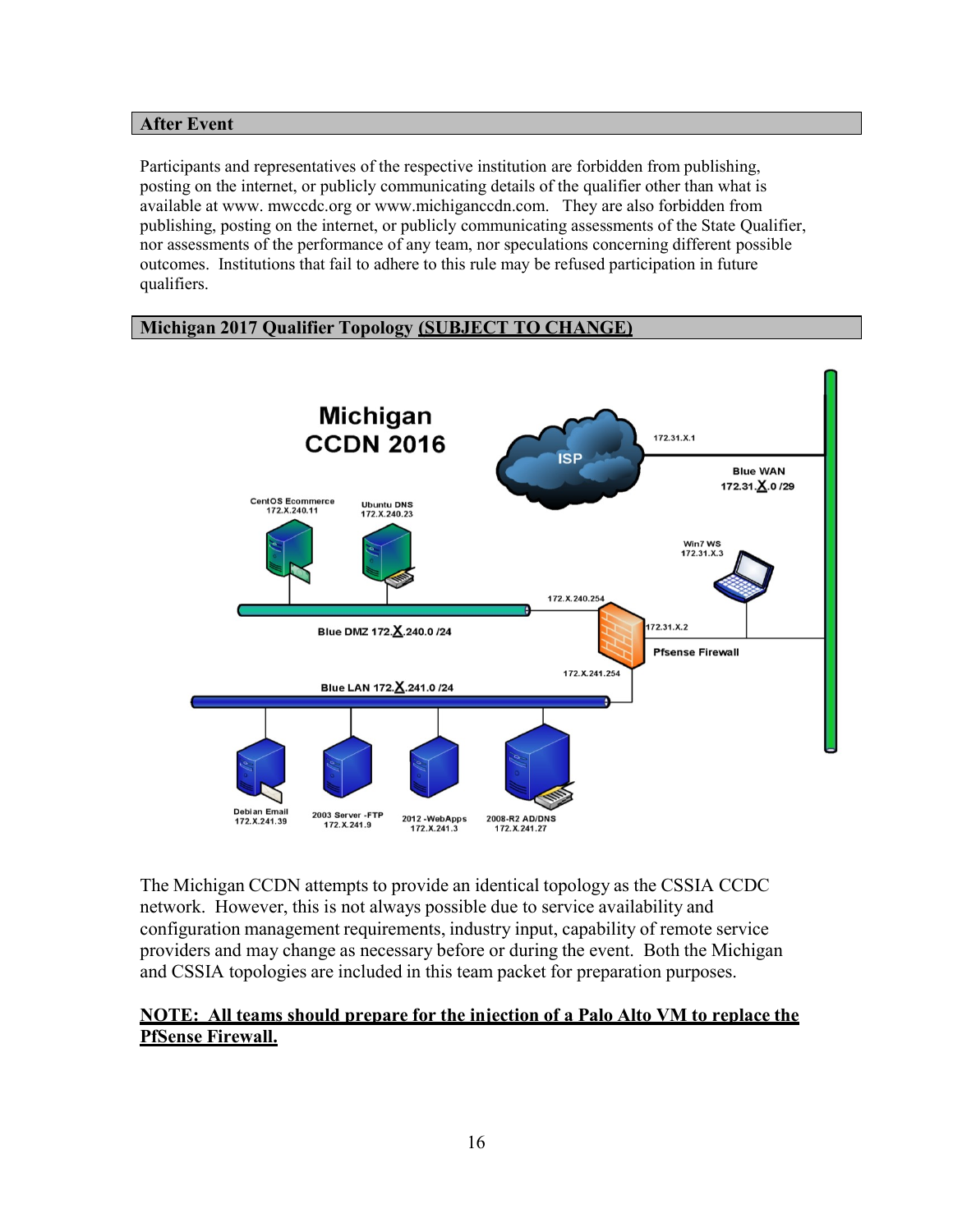

#### **CSSIA 2017 Regional Qualifier Topology (SUBJECT TO CHANGE)**

#### **Subject to Change**

Any information, topology or rules in this team packet are subject to revision, modification or change as may be deemed necessary by the chief judge or state director before or during the qualifier to ensure adaptability and equity in all aspects of this event.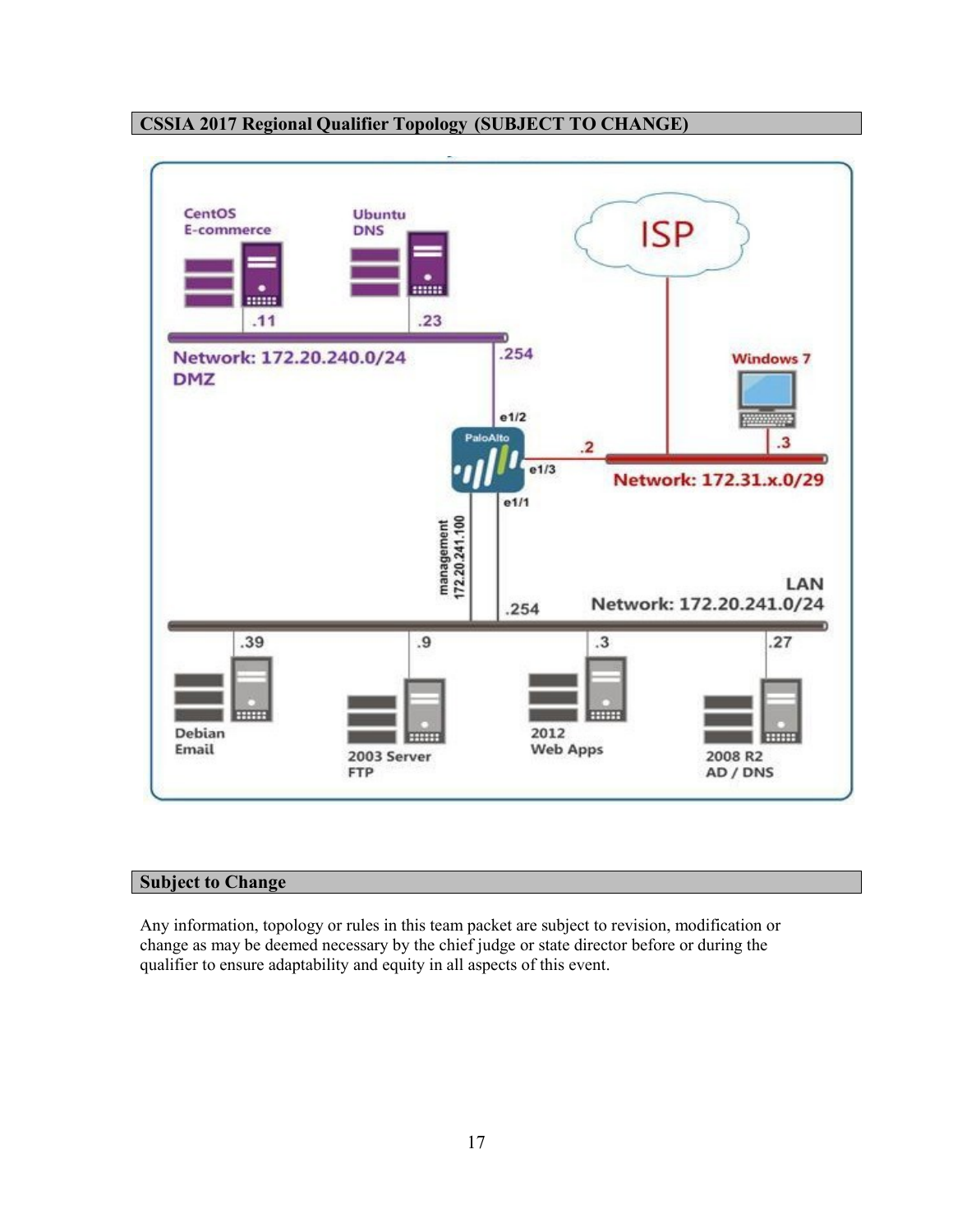#### **Sponsors**

| 'MichiganCCDN                                      | Michigan Collegiate Cyber Defense Network<br>http://www.michigancedn.com/       |
|----------------------------------------------------|---------------------------------------------------------------------------------|
| <b>TEK</b> systems<br>Our people make IT possible. | <b>TEK Systems</b><br>https://www.teksystems.com/en                             |
| DAVENPORT UNIVERSITY                               | <b>Davenport Univeristy</b><br>www.davenport.edu                                |
| r Defense Training Systems, LLC                    | <b>Cyber Defense Training Systems</b><br>http://cyberdefensetrainingsystems.com |
| ull paloalto                                       | <b>Palo Alto Networks</b><br>https://www.paloaltonetworks.com/                  |
| e net security                                     | e-net security<br>http://www.e-netsecurity.com.br                               |
|                                                    | <b>Cyber Security Forum Initiative</b><br>www.csfi.us                           |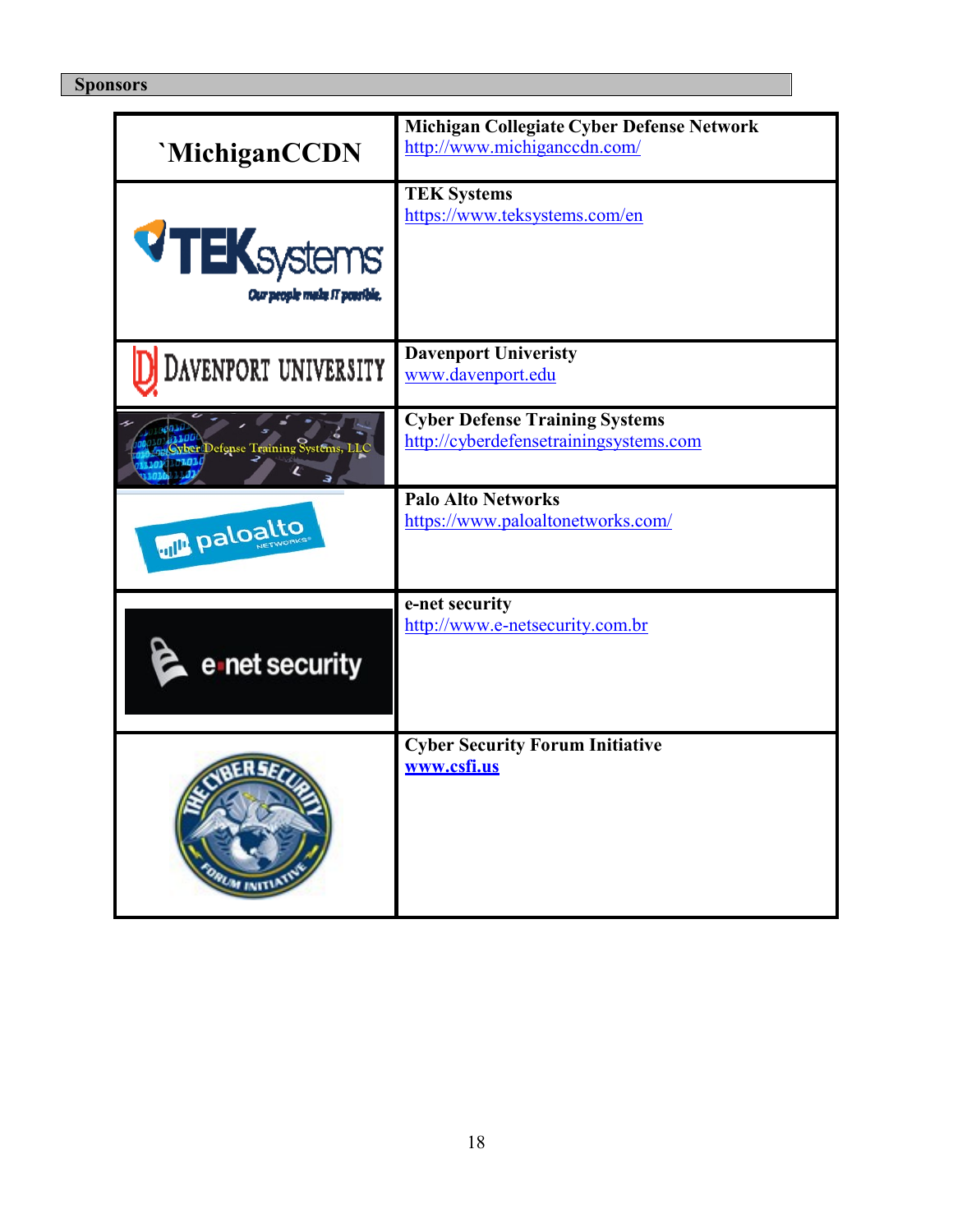

"Bugs" FAQ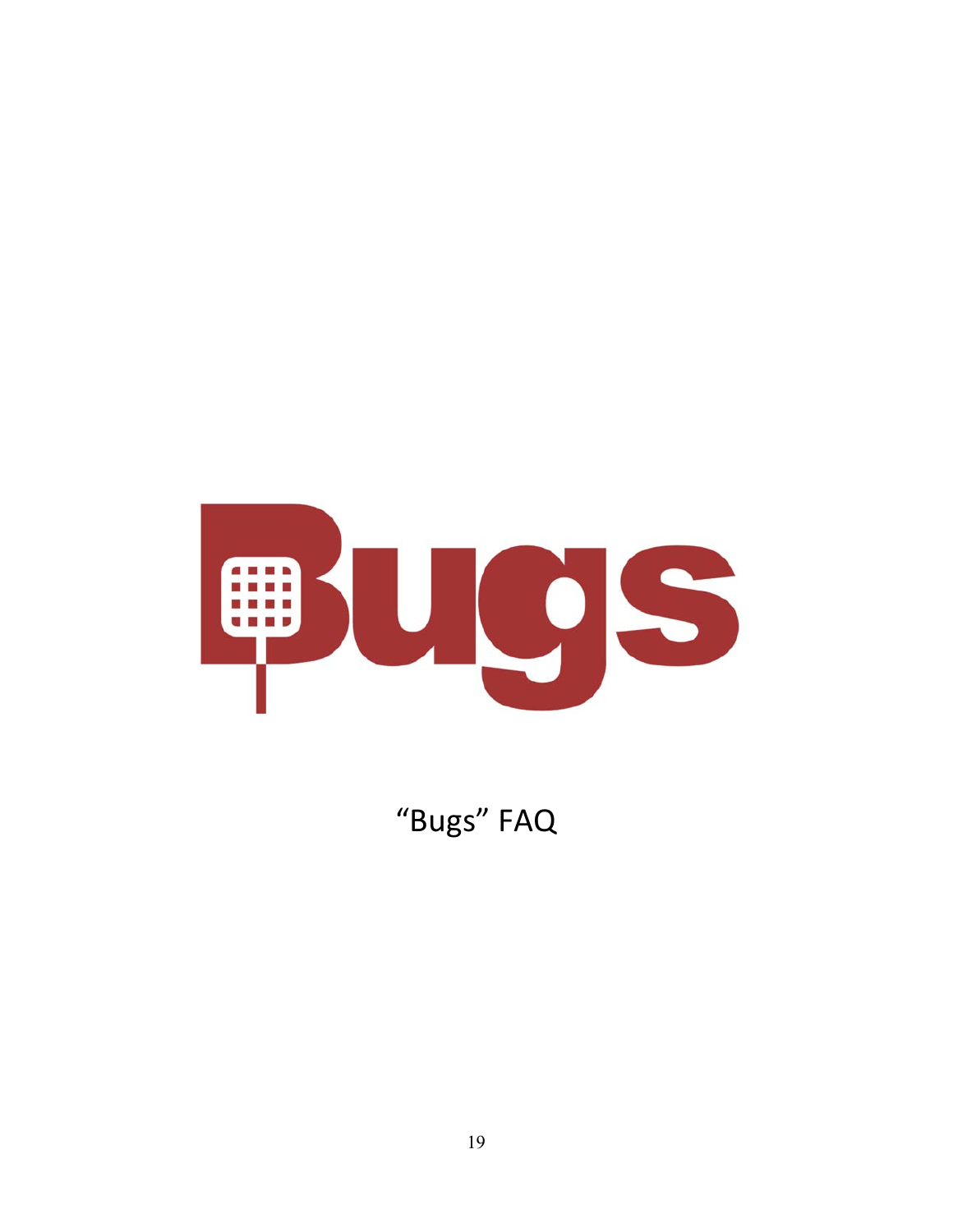### How do I receive my Injects?



Newly assigned Injects will appear automatically under the "Your Issues" screen. This screen automatically refreshes every 10 seconds.

**Your Issues** 

Issues that are assigned to you

| <b>Blue Team 1</b> |                                                           |
|--------------------|-----------------------------------------------------------|
| #105               | Inject 1 - BT1<br>Created By White Team CCDN 22 hours ago |
| #106               | Inject 2 - BT1<br>Created By White Team CCDN 21 hours ago |
| #107               | Inject 3 - BT1<br>Created By White Team CCDN 21 hours ago |
| #108               | Inject 4 - BT1<br>Created By White Team CCDN 21 hours ago |
| #109               | Inject 5 - BT1<br>Created By White Team CCDN 21 hours ago |
| #110               | Inject 6 - BT1<br>Created By White Team CCDN 21 hours ago |
| #111               | Inject 7 - BT1<br>Created By White Team CCDN 21 hours ago |
| #112               | Inject 8 - BT1<br>Created By White Team CCDN 21 hours ago |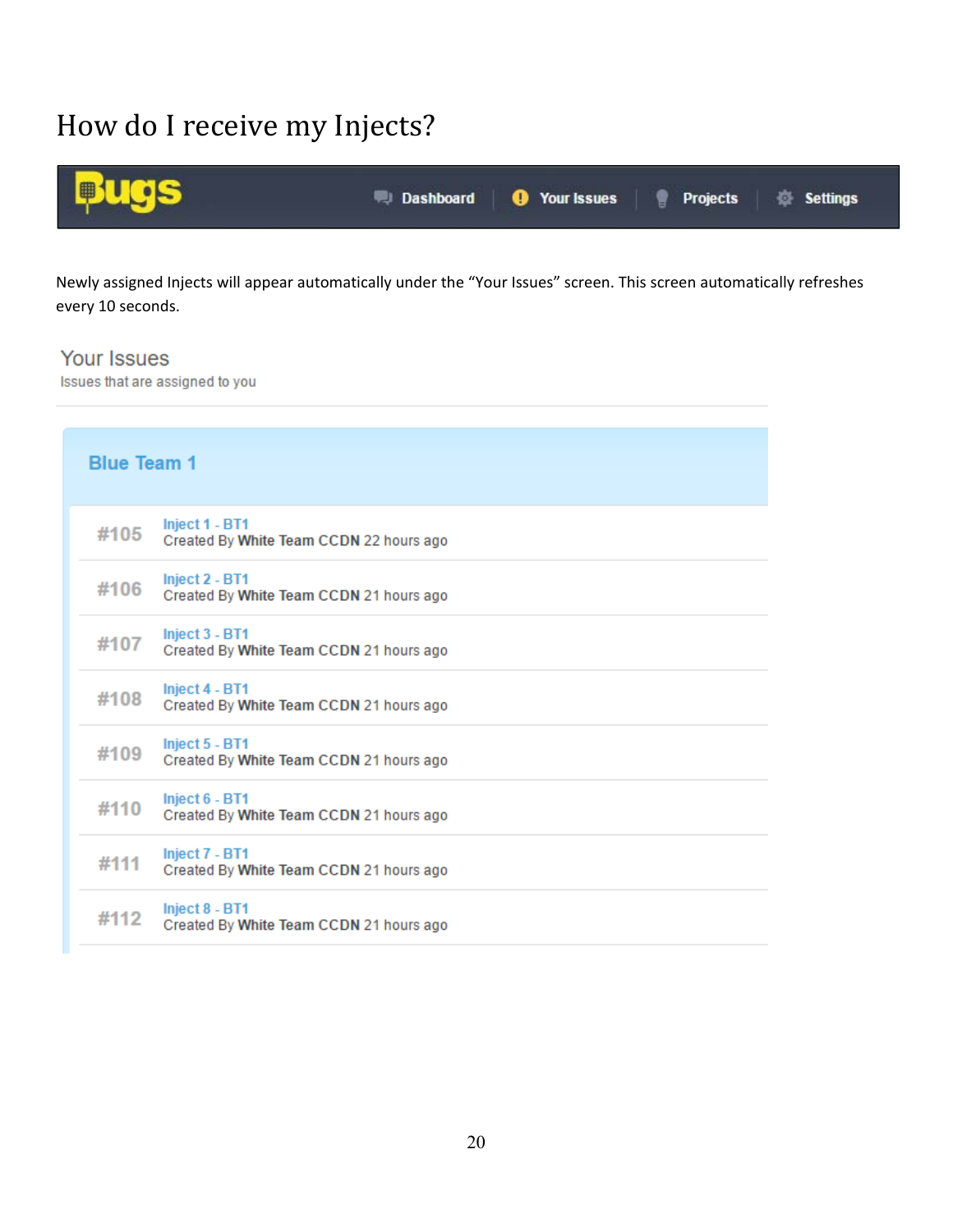## How do I process an Inject?

Inject documents will be attached to an "Issue". Download the attachment and complete the Inject. Rename the inject to indicate which team it belongs to (i.e. Inject\_1\_BTx.docx), reattach the document to the Issue, and assign it back to the Admin team. To attach a file, you will have to make some kind of comment in the comment box.

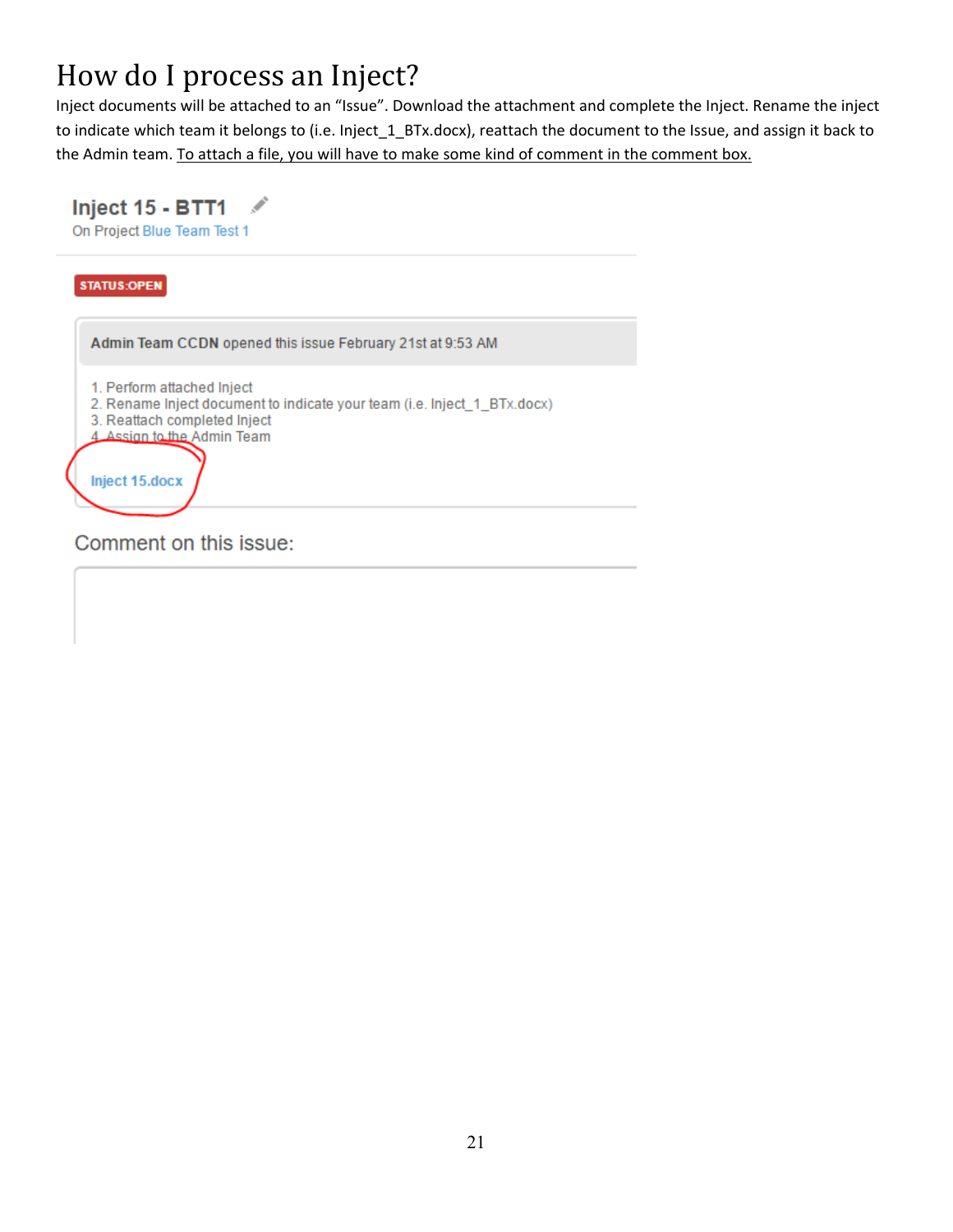### How do I report problems and incidents?



When you experience a system issue or need to report a security incident, select "Projects" from the main navigation menu at the top of the screen.

Click the "New Issue" Button.



In the New Issue screen, you can give your issue a title, description, attach files and assign it to the appropriate team.

After you complete the fields, assign to the Admin team (inject questions / "Bugs" issues) or the White Team (VM / Network / Hardware Issues). If you are unsure who to assign it to, assign the issue to the admin and they will handle it.

### **Create A New Issue**

Create a new issue in project Blue Team 1

| <b>Title</b>       |                     |
|--------------------|---------------------|
| <b>Issue</b>       |                     |
|                    |                     |
|                    |                     |
|                    |                     |
|                    |                     |
| <b>Tags</b>        | status:open ×       |
| <b>Assigned To</b> | 7                   |
| <b>Attachments</b> | <b>Attach Files</b> |
|                    | <b>Create Issue</b> |
|                    | Bugs version: 1.5   |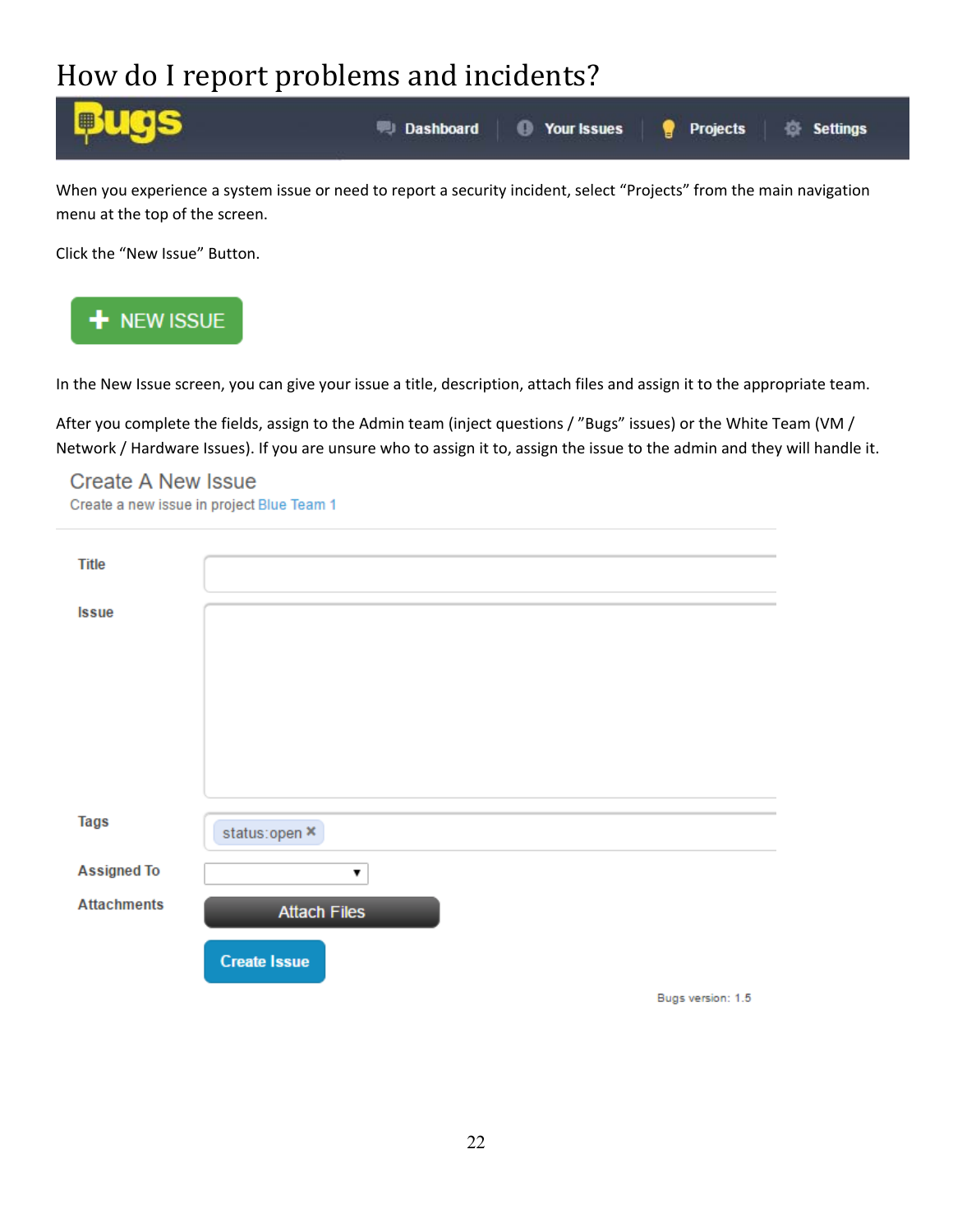### How to I assign an issue to another team?

On the right hand side of the Issue screen is a drop down menu to select which team the issue is assigned to. Just select the team. No further action is required.

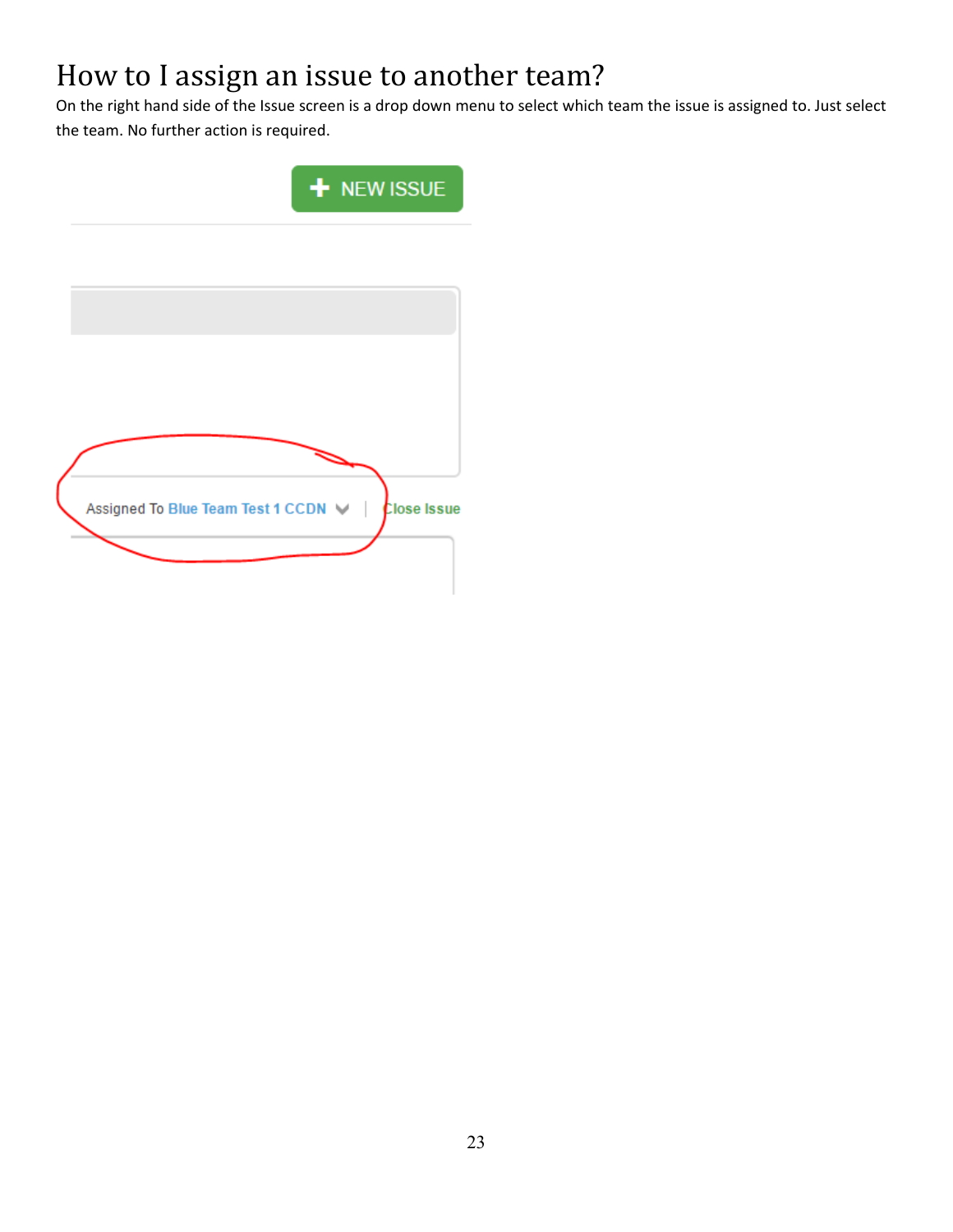## How do I change my password?

Click "Welcome, Blue Team X" in the upper right hand corner of the navigation menu and it will take you to the settings screen. Here you can change your password.

| <b>My Settings</b><br>Update your personal settings |                                               |  |  |  |
|-----------------------------------------------------|-----------------------------------------------|--|--|--|
| <b>First Name</b>                                   | <b>White Team</b>                             |  |  |  |
| <b>Last Name</b>                                    |                                               |  |  |  |
| Email                                               | <b>CCDN</b>                                   |  |  |  |
|                                                     |                                               |  |  |  |
| Language                                            | ▼<br>en<br>Only complete if changing password |  |  |  |
| <b>New Password</b>                                 |                                               |  |  |  |
| Confirm                                             |                                               |  |  |  |
|                                                     |                                               |  |  |  |
|                                                     | <b>Update</b>                                 |  |  |  |